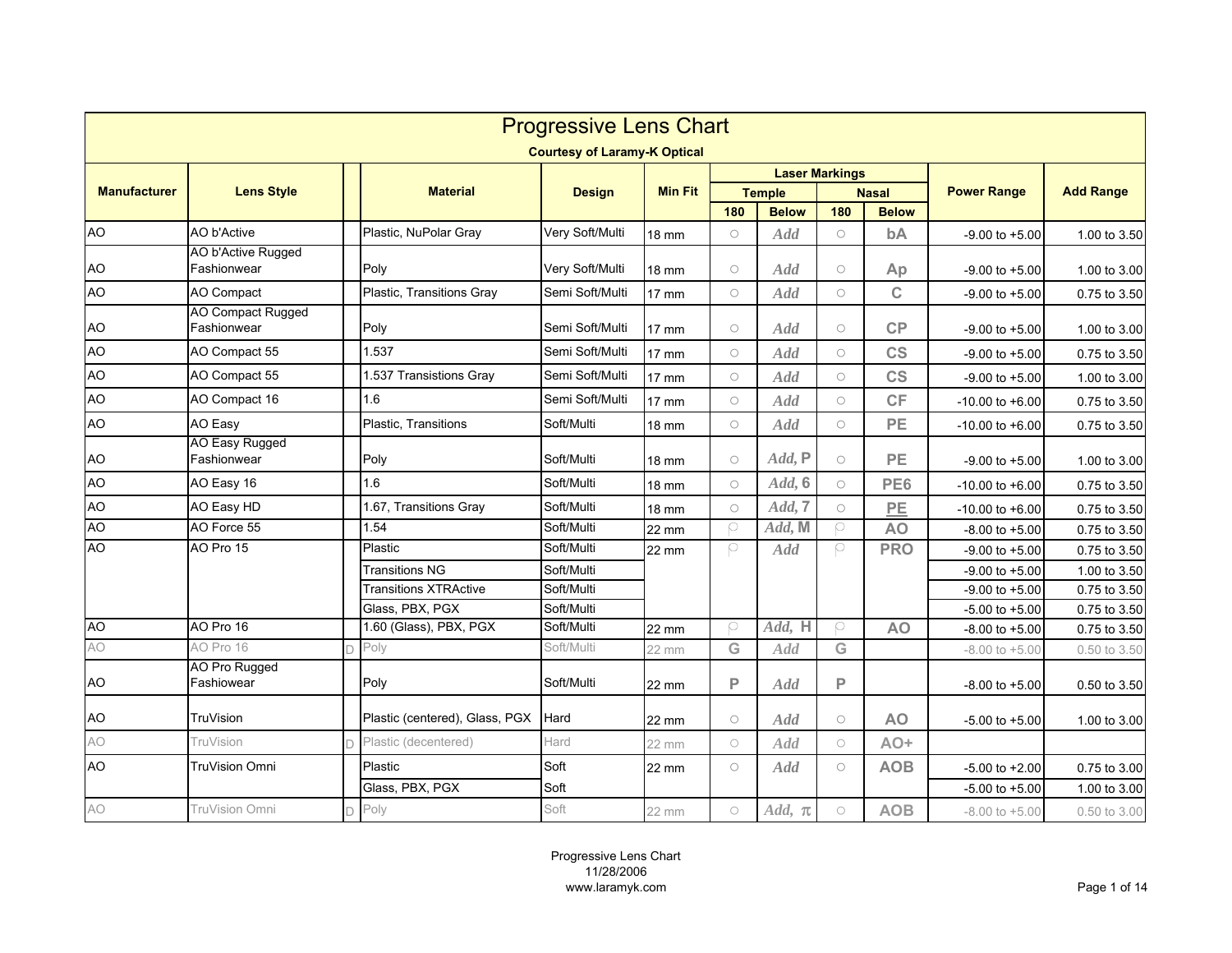|                     | <b>Progressive Lens Chart</b><br><b>Courtesy of Laramy-K Optical</b> |  |                                                                       |                 |                 |            |                               |            |                              |                                           |                              |  |
|---------------------|----------------------------------------------------------------------|--|-----------------------------------------------------------------------|-----------------|-----------------|------------|-------------------------------|------------|------------------------------|-------------------------------------------|------------------------------|--|
|                     |                                                                      |  |                                                                       |                 |                 |            |                               |            |                              |                                           |                              |  |
|                     |                                                                      |  |                                                                       |                 | <b>Min Fit</b>  |            | <b>Laser Markings</b>         |            |                              |                                           |                              |  |
| <b>Manufacturer</b> | <b>Lens Style</b>                                                    |  | <b>Material</b>                                                       | <b>Design</b>   |                 | 180        | <b>Temple</b><br><b>Below</b> | 180        | <b>Nasal</b><br><b>Below</b> | <b>Power Range</b>                        | <b>Add Range</b>             |  |
| <b>AO</b>           | TruVision Technica                                                   |  | Plastic                                                               | Soft            | 22 mm           | $\bigcirc$ | Add, T                        | $\bigcirc$ | <b>AOT</b>                   | $-5.00$ to $+2.00$                        | 1.00 to 3.00                 |  |
| <b>AO</b>           | TruVision Technica                                                   |  | Glass                                                                 | Soft            | 22 mm           | $\circ$    | Add, T                        | $\bigcirc$ | <b>AOT</b>                   |                                           | 0.50 to 3.50                 |  |
| Augen               | Augen Progressive                                                    |  | Plastic                                                               |                 |                 |            |                               |            |                              |                                           | 1.00 to 3.00                 |  |
| Augen               | Augen Air Progressive                                                |  | 1.56, Sunsensors Gray                                                 |                 | 20 mm<br>17 mm  |            |                               |            |                              | $-5.75$ to $+5.25$<br>$-6.00$ to $+6.25$  | 1.00 to 3.00                 |  |
| Augen               | Augen Trinity Progressive                                            |  | Trivex                                                                |                 | $17$ mm         |            |                               |            |                              | $-6.00$ to $+6.25$                        | 1.00 to 3.00                 |  |
| Cobra Vision        | <b>GIA Starlite L</b>                                                |  | Poly                                                                  |                 | 24 mm           | $\bigcirc$ | Add                           | $\bigcirc$ |                              |                                           |                              |  |
| Cobra Vision        | <b>GIA Starlite Gold</b>                                             |  | $N$ Poly                                                              |                 | 20 mm           | ◇          | <b>Add</b>                    | ◇          | PC                           | $-6.00$ to $+4.00$                        | 1.00 to 3.00                 |  |
| Essilor             | Adaptar                                                              |  | Plastic, Transitions Gray                                             | Hard/Multi      | 18 mm           | ◇          | <b>Add</b>                    | $\Diamond$ | III                          | $-10.00$ to $+7.00$                       | 0.75 to 3.50                 |  |
|                     |                                                                      |  | Glass, PGX                                                            | Hard/Multi      |                 |            |                               |            |                              | $-8.00$ to $+6.00$                        | 0.75 to 3.50                 |  |
| Essilor             | Adaptar                                                              |  | 1.6                                                                   | Hard/Multi      | <b>18 mm</b>    | $\Diamond$ | Add                           | ◇          | <b>III6</b>                  | $-12.00$ to $+8.00$                       | 0.75 to 3.50                 |  |
| Essilor             | Adaptar                                                              |  | Ormex, Ormex Transitions Gray                                         | Hard/Multi      | 18 mm           | $\Diamond$ | Add                           | $\Diamond$ | <b>AX</b>                    | $-10.00$ to $+6.00$                       | 0.75 to 3.50                 |  |
| Essilor             | Adaptar                                                              |  | Poly, Transitions Gray                                                | Hard/Multi      | <b>18 mm</b>    | $\Diamond$ | Add                           | $\Diamond$ | <b>AP</b>                    | $-10.00$ to $+6.50$                       | 0.75 to 3.50                 |  |
| Essilor             | Definity                                                             |  | Plastic, Transitions, Poly,<br>Transitions G/B, Polarized G/B.<br>1.6 |                 | 18 mm           |            |                               |            |                              | $-10.00$ to $+6.00$                       | 0.75 to 3.50                 |  |
| Essilor             | <b>Definity Short</b>                                                |  | Plastic, Transitions, Poly,<br>Transitions G/B, Polarized G/B,<br>1.6 |                 | $15 \text{ mm}$ |            |                               |            |                              | $-10.00$ to $+6.00$                       | 0.75 to 3.50                 |  |
| Essilor             | Interview                                                            |  | Plastic                                                               |                 |                 |            |                               |            |                              | $-4.00$ to $+2.00$                        |                              |  |
| Essilor             | Natural                                                              |  | Hard Resin; 1.5 Transitions<br>Gray<br>1.6 Glass, 1.6 PGX             | Soft/Multi      | <b>18 mm</b>    | $\bigcirc$ | <b>Add</b>                    | $\bigcirc$ | $\Sigma$                     | $-10.00$ to $+6.00$<br>$-8.00$ to $+6.00$ | 0.75 to 3.50<br>0.75 to 3.50 |  |
| Essilor             | Natural                                                              |  | Ormex, Ormex Transitions Gray                                         | Soft/Multi      | 18 mm           | $\circ$    | Add                           | $\circ$    | $\Sigma\mathbf{X}$           | $-10.00$ to $+6.00$                       | 0.75 to 3.50                 |  |
| Essilor             | Natural                                                              |  | 1.6                                                                   | Soft/Multi      | <b>18 mm</b>    | $\circ$    | <b>Add</b>                    | $\circ$    | $\Sigma$ 6                   | $-10.00$ to $+8.00$                       | 0.75 to 3.50                 |  |
| Essilor             | Natural                                                              |  | Poly, Transitions Gray                                                | Soft/Multi      | 18 mm           | $\circ$    | Add                           | $\bigcirc$ | $\Sigma p$                   | $-10.00$ to $+6.00$                       | 0.75 to 3.50                 |  |
| Essilor             | Ovation                                                              |  | Plastic, Transitions G/B                                              | Semi Soft/Multi | 17 mm           | $\circ$    | Add                           | $\bigcirc$ |                              | $-10.00$ to $+6.00$                       | 0.75 to 3.50                 |  |
| Essilor             | Ovation                                                              |  | Poly, Transitions G/B                                                 | Semi Soft/Multi | 17 mm           | $\bigcirc$ | <b>Add</b>                    | $\circ$    | ſР                           | $-10.00$ to $+6.00$                       | 0.75 to 3.50                 |  |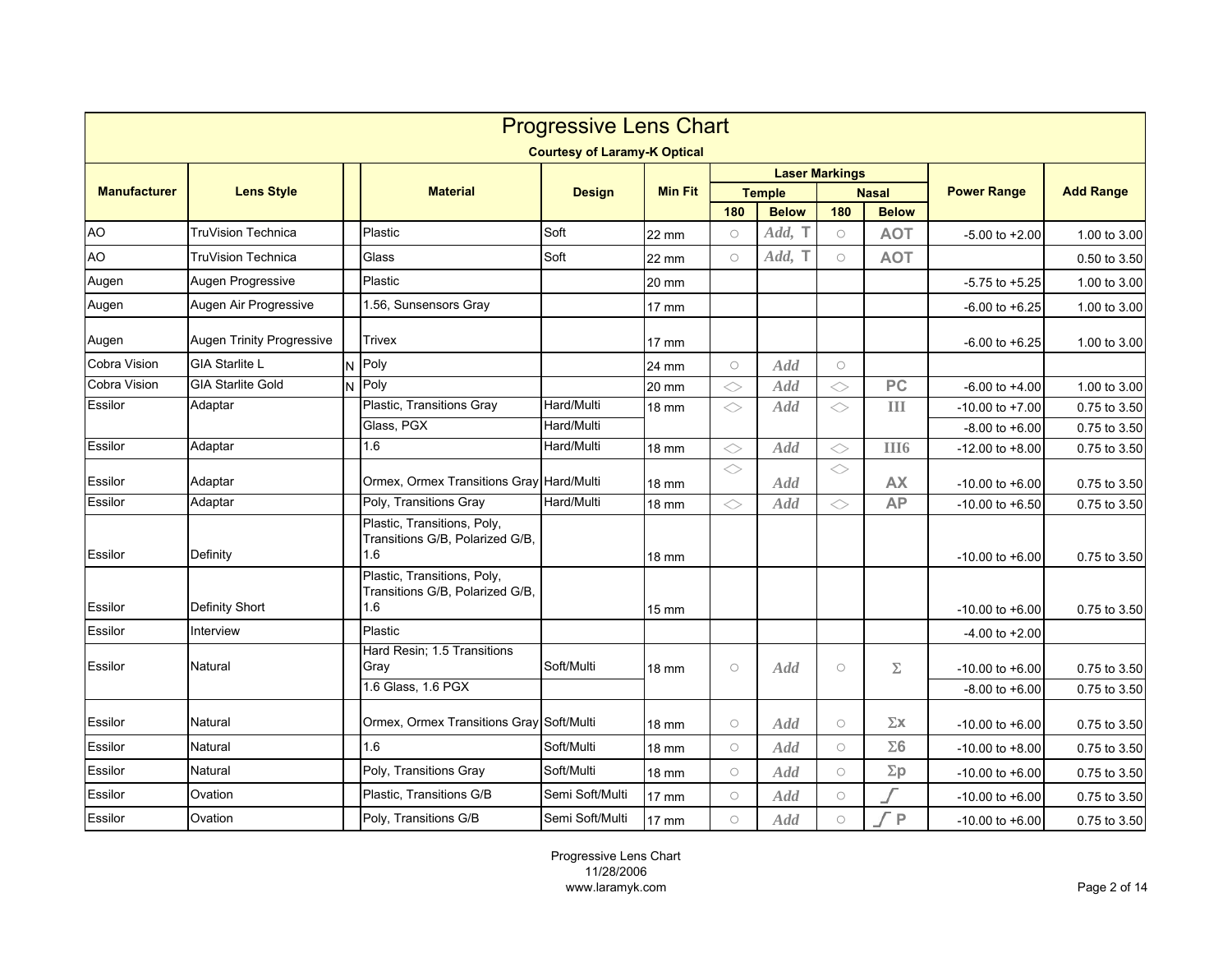| <b>Progressive Lens Chart</b> |                        |   |                              |                                     |                 |            |               |                       |                                   |                     |                  |
|-------------------------------|------------------------|---|------------------------------|-------------------------------------|-----------------|------------|---------------|-----------------------|-----------------------------------|---------------------|------------------|
|                               |                        |   |                              | <b>Courtesy of Laramy-K Optical</b> |                 |            |               |                       |                                   |                     |                  |
|                               |                        |   |                              |                                     |                 |            |               | <b>Laser Markings</b> |                                   |                     |                  |
| <b>Manufacturer</b>           | <b>Lens Style</b>      |   | <b>Material</b>              | <b>Design</b>                       | <b>Min Fit</b>  |            | <b>Temple</b> |                       | <b>Nasal</b>                      | <b>Power Range</b>  | <b>Add Range</b> |
|                               |                        |   |                              |                                     |                 | 180        | <b>Below</b>  | 180                   | <b>Below</b>                      |                     |                  |
| Essilor                       | Ovation                |   | Poly Polarized G/B           | Semi Soft/Multi                     | 17 mm           | $\circ$    | Add           | $\circ$               | P                                 | $-10.00$ to $+6.00$ | 0.75 to 3.50     |
| Essilor                       | Ovation                |   | 1.67, Transitions Gray       | Semi Soft/Multi                     | $17 \text{ mm}$ | $\bigcirc$ | Add           | $\bigcirc$            | 67                                | $-10.00$ to $+6.00$ | 0.75 to 3.50     |
| Essilor                       | Smallfit               |   | Poly, Transitions G/B        |                                     | 14 mm           | $\bigcirc$ | Add           | $\bigcirc$            | SP                                | $-10.00$ to $+6.00$ | 0.75 to 3.50     |
| Essilor                       | Super No Line (SNL)    |   | Hard Resin                   | Very Hard                           | 21 mm           | $\bigcirc$ | Add           | $\circ$               |                                   | $-10.00$ to $+7.00$ | 0.75 to 3.50     |
| Essilor                       | Nikon Presio i13       |   | Plastic                      |                                     | $17 \text{ mm}$ | $\ominus$  | Add           | $\ominus$             | nc                                | $-6.50$ to $+4.00$  | 0.75 to 4.00     |
| Essilor                       | Nikon Presio i13       |   | 1.67                         |                                     | $17 \text{ mm}$ | $\ominus$  | <b>Add</b>    | $\ominus$             | NC                                | $-10.00$ to $+5.00$ | 0.75 to 4.00     |
| Essilor                       | Nikon Presio i15       |   | Plastic                      |                                     | $19 \text{ mm}$ | $\circ$    | <b>Add</b>    | $\circ$               | nc                                | $-6.50$ to $+4.00$  | 0.75 to 4.00     |
| Essilor                       | Nikon Presio i15       |   | 1.67                         |                                     | 19 mm           | $\circ$    | <b>Add</b>    | $\circ$               | NC                                | $-10.00$ to $+5.00$ | 0.75 to 4.00     |
| Essilor                       | Nikon Presio i15       |   | Poly                         |                                     | 19 mm           | $\circ$    | <b>Add</b>    | $\circ$               | NP                                | $-10.00$ to $+5.00$ | 0.75 to 4.00     |
| Essilor                       | Varilux Comfort        |   | Plastic, Transitions G/B,    | Soft/Multi/Add                      | 18 mm           | $\circ$    | <b>Add</b>    | $\circ$               | $\circledcirc$                    | $-9.00$ to $+7.00$  | 0.75 to 3.50     |
|                               |                        |   | Polarized G/B                |                                     |                 |            |               |                       |                                   | $-9.00$ to $+6.00$  | 0.75 to 3.00     |
|                               |                        |   | 1.6 Glass, 1.6 PGX           |                                     |                 |            |               |                       |                                   | $-8.00$ to $+5.00$  | 0.75 to 3.50     |
| Essilor                       | Varilux Comfort        | N | Ormex, Transitions Gray      | Soft/Multi/Add                      | 18 mm           | $\circ$    | <b>Add</b>    | $\bigcirc$            | <b>OX</b>                         | $-10.00$ to $+6.00$ | 0.75 to 3.50     |
| Essilor                       | Varilux Comfort        |   | N Poly, Transitions Gray     | Soft/Multi/Add                      | 18 mm           | $\circ$    | Add           | $\bigcirc$            | ©P                                | $-9.00$ to $+6.00$  | 0.75 to 3.00     |
| Essilor                       | Varilux Comfort        |   | N 1.6                        | Soft/Multi/Add                      | <b>18 mm</b>    | $\circ$    | Add           | $\bigcirc$            | <b>©6</b>                         | $-12.00$ to $+8.00$ | 0.75 to 3.50     |
| Essilor                       | Varilux Comfort        | N | 1.67, Transitions Gray       | Soft/Multi/Add                      | <b>18 mm</b>    | $\bigcirc$ | Add           | $\circ$               | $\circledcirc$ $\pi$              | $-12.00$ to $+8.00$ | 0.75 to 3.50     |
| Essilor                       | Varilux Ellipse        | N | Plastic, Transitions Gray    | Semi Soft/Multi                     | 14 mm           | $\circ$    | Add           | $\bigcirc$            | 図                                 | $-10.00$ to $+6.00$ | 0.75 to 3.00     |
| Essilor                       | Varilux Ellipse        | N | Poly, Transitions G/B        | Semi Soft/Multi                     | 14 mm           | $\bigcirc$ | Add           | $\circ$               | <b>图P</b>                         | $-10.00$ to $+6.00$ | 0.75 to 3.00     |
| Essilor                       | Varilux Ellipse        | N | 1.67, Transitions Gray       | Semi Soft/Multi                     | 14 mm           | $\bigcirc$ | Add           | $\bigcirc$            | $\Xi \pi$                         | $-12.00$ to $+8.00$ | 0.75 to 3.00     |
| Essilor                       | Varilux Ipseo          | N | Poly, Transitions G/B        | Semi Soft/Multi                     | 14 mm           | $\bigcirc$ | Add           | $\bigcirc$            | ඉ                                 | $-10.00$ to $+6.00$ | 0.75 to 3.00     |
| Essilor                       | Varilux Ipseo          | N | 1.67, Transitions Gray       | Semi Soft/Multi                     | 14 mm           | $\circ$    | Add           | $\bigcirc$            | ඉ                                 | $-12.00$ to $+8.00$ | 0.75 to 3.00     |
| Essilor                       | <b>Varilux Liberty</b> |   | Plastic, Transitions Gray    |                                     | 18 mm           | $\circ$    | Add           | $\bigcirc$            | $\widehat{\in}$                   | $-10.00$ to $+6.00$ | 0.75 to 3.00     |
| Essilor                       | Varilux Liberty        | N | Poly, Transitions Gray       |                                     | 18 mm           | $\bigcirc$ | Add           | $\bigcirc$            | $C_P$                             | $-10.00$ to $+6.00$ | 0.75 to 3.00     |
| Essilor                       | Varilux Panamic        |   | Plastic, Plastic Transitions | Extra/Soft                          | <b>18 mm</b>    | $\circ$    | <b>Add</b>    | $\bigcirc$            | $\langle \textcircled{c} \rangle$ | $-10.00$ to $+6.00$ | 0.75 to 3.50     |
|                               |                        |   | Photobronze 16 1.6 Glass     | Extra/Soft                          |                 |            |               |                       |                                   | $-8.00$ to $+6.00$  | 0.75 to 3.50     |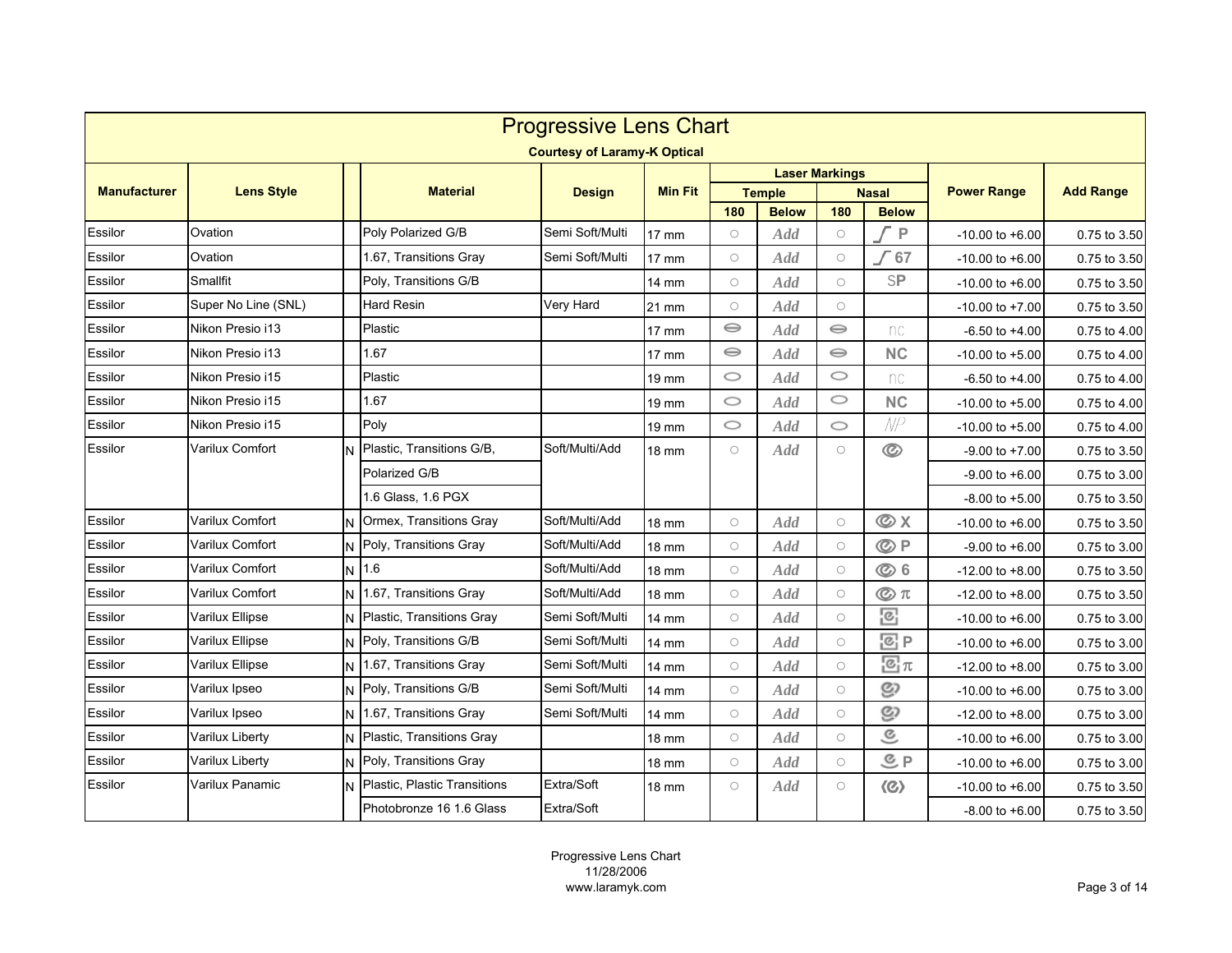| <b>Progressive Lens Chart</b> |                     |   |                                         |                                     |                 |            |                               |            |                                     |                     |                  |  |
|-------------------------------|---------------------|---|-----------------------------------------|-------------------------------------|-----------------|------------|-------------------------------|------------|-------------------------------------|---------------------|------------------|--|
|                               |                     |   |                                         | <b>Courtesy of Laramy-K Optical</b> |                 |            |                               |            |                                     |                     |                  |  |
|                               |                     |   |                                         |                                     |                 |            | <b>Laser Markings</b>         |            |                                     |                     |                  |  |
| <b>Manufacturer</b>           | <b>Lens Style</b>   |   | <b>Material</b>                         | <b>Design</b>                       | <b>Min Fit</b>  | 180        | <b>Temple</b><br><b>Below</b> | 180        | <b>Nasal</b><br><b>Below</b>        | <b>Power Range</b>  | <b>Add Range</b> |  |
| Essilor                       | Varilux Panamic     | N | Poly, Transitions G/B Polarized<br>G/B  | Extra/Soft                          | <b>18 mm</b>    | $\bigcirc$ | Add                           | $\bigcirc$ | $\langle \textcircled{c} \rangle$ P | $-10.00$ to $+6.00$ | 0.75 to 3.50     |  |
| Essilor                       | Varilux Panamic     |   | <b>Ormex Transitions Gray</b>           | Extra/Soft                          | 18 mm           | $\bigcirc$ | Add                           | $\bigcirc$ | $\langle \textcircled{c} \rangle$ X | $-10.00$ to $+6.00$ | 0.75 to 3.50     |  |
| Essilor                       | Varilux Panamic     | N | 1.6                                     | Extra/Soft                          | 18 mm           | $\bigcirc$ | Add                           | $\bigcirc$ | $\langle \text{C} \rangle$ 6        | $-12.00$ to $+8.00$ | 0.75 to 3.50     |  |
| Essilor                       | Varilux Panamic     |   | 1.67. Transitions G/B                   | Extra/Soft                          | <b>18 mm</b>    | $\bigcirc$ | Add                           | $\bigcirc$ | $\langle \text{C} \rangle \pi$      | $-12.00$ to $+8.00$ | 0.75 to 3.50     |  |
| Essilor                       | Varilux Panamic     | N | 1.74                                    | Extra/Soft                          | 18 mm           | $\bigcirc$ | Add                           | $\bigcirc$ | $(X \langle S \rangle)$             | $-20.00$ to $+8.00$ | 0.75 to 3.50     |  |
| Essilor                       | Varilux Physio      |   | Plastic, Transitions Gray               |                                     | $17 \text{ mm}$ | $\circ$    | <b>Add</b>                    | $\bigcirc$ | H÷c                                 | $-10.00$ to $+6.00$ | 0.75 to 3.00     |  |
| Essilor                       | Varilux Physio      | N | Poly, Transitions G/B                   |                                     | 17 mm           | $\circ$    | Add                           | $\bigcirc$ | H-}CP                               | $-10.00$ to $+6.00$ | 0.75 to 3.00     |  |
| Essilor                       | Varilux Physio      | N | 1.67, Transitions G/B                   |                                     | 17 mm           | $\circ$    | Add                           | $\bigcirc$ | $H = \mathcal{C} \pi$               | $-12.00$ to $+9.00$ | 0.75 to 3.00     |  |
| Essilor                       | Varilux Physio 360  | N | Poly, Transitions G/B                   | Individualized                      | <b>17 mm</b>    | $\bigcirc$ | Add                           | $\bigcirc$ |                                     | $-10.00$ to $+6.00$ | 0.75 to 3.00     |  |
| Essilor                       | Varilux Physio 360  | N | 1.67, Transitions G/B                   | Individualized                      | $17$ mm         | $\circ$    | Add                           | $\bigcirc$ |                                     | $-12.00$ to $+9.00$ | 0.75 to 3.00     |  |
| Excelite                      | X-Pro Minuo         | N | Plastic                                 |                                     | 16 mm           | $\circ$    | Add                           | $\circ$    | <b>DX</b>                           | $-6.50$ to $+5.00$  | 1.00 to 3.50     |  |
| Excelite                      | X-Pro Minuo         |   | N 1.6                                   |                                     | 16 mm           | $\circ$    | <b>Add</b>                    | $\circ$    | <b>DH</b>                           | $-10.00$ to $+7.00$ | 1.00 to 3.50     |  |
| Excelite                      | X-Pro Minuo         | N | <b>Trivex</b>                           |                                     | 16 mm           | $\circ$    | <b>Add</b>                    | $\bigcirc$ | <b>DV</b>                           | $-8.00$ to $+7.00$  | 1.00 to 3.50     |  |
| <b>Excelite</b>               | X-Pro Omnis         |   | Plastic, Transitions G/B                |                                     | <b>18 mm</b>    | $\circ$    | <b>Add</b>                    | $\bigcirc$ | <b>TG</b>                           | $-6.00$ to $+4.50$  | 1.00 to 3.50     |  |
| Excelite                      | X-Pro Omnis         | N | 1.6                                     |                                     | <b>18 mm</b>    | $\circ$    | <b>Add</b>                    | $\circ$    | <b>TM</b>                           | $-10.00$ to $+7.00$ | 1.00 to 3.50     |  |
| Excelite                      | X-Pro Omnis         |   | Sun Sensors                             |                                     | 18 mm           | $\circ$    | Add                           | $\bigcirc$ | <b>TP</b>                           |                     | 1.00 to 3.50     |  |
| <b>Excelite</b>               | X-Pro Omnis         | N | <b>Trivex</b>                           |                                     | 18 mm           | $\circ$    | Add                           | $\circ$    | TV                                  | $-8.00$ to $+7.00$  | 1.00 to 3.50     |  |
| <b>Gentex Optics</b>          | Profile             |   | Poly                                    |                                     | 23 mm           | G          | Add, $\pi$                    | G          |                                     |                     |                  |  |
| <b>Gentex Optics</b>          | Smooth and Lite     |   | Poly                                    |                                     | 23 mm           | $\circ$    | Add                           | $\circ$    | <b>AOB</b>                          |                     |                  |  |
| Hoya                          | <b>Hoyalux Bios</b> |   | 1.55, 1.55 Sungray<br>Photochromic      |                                     | 20 mm           | $\circ$    | Add                           | $\bigcirc$ | β                                   | $-10.00$ to $+6.00$ | 0.75 to 3.50     |  |
| Hoya                          | Hoyalux GP          |   | Plastic                                 | Hard/Multi                          | 19 mm           | $\bigcirc$ | Add                           | $\bigcirc$ | G <sub>1</sub>                      | $-8.00$ to $+6.00$  | 0.75 to 3.50     |  |
| Hoya                          | Hoyalux GP Wide     |   | Plastic, Polarized, Transitions<br>Gray | Soft/Multi                          | 18 mm           | $\bigcirc$ | Add                           | $\bigcirc$ | W <sub>1</sub>                      | $-9.00$ to $+6.00$  | 0.75 to 3.50     |  |
| Hoya                          | Hoyalux GP Wide     |   | Phoenix/Trivex, Transitions<br>Gray     | Soft/Multi                          | 18 mm           | $\circ$    | Add                           | $\bigcirc$ | <b>WX</b>                           | $-10.00$ to $+6.00$ | 0.75 to 3.50     |  |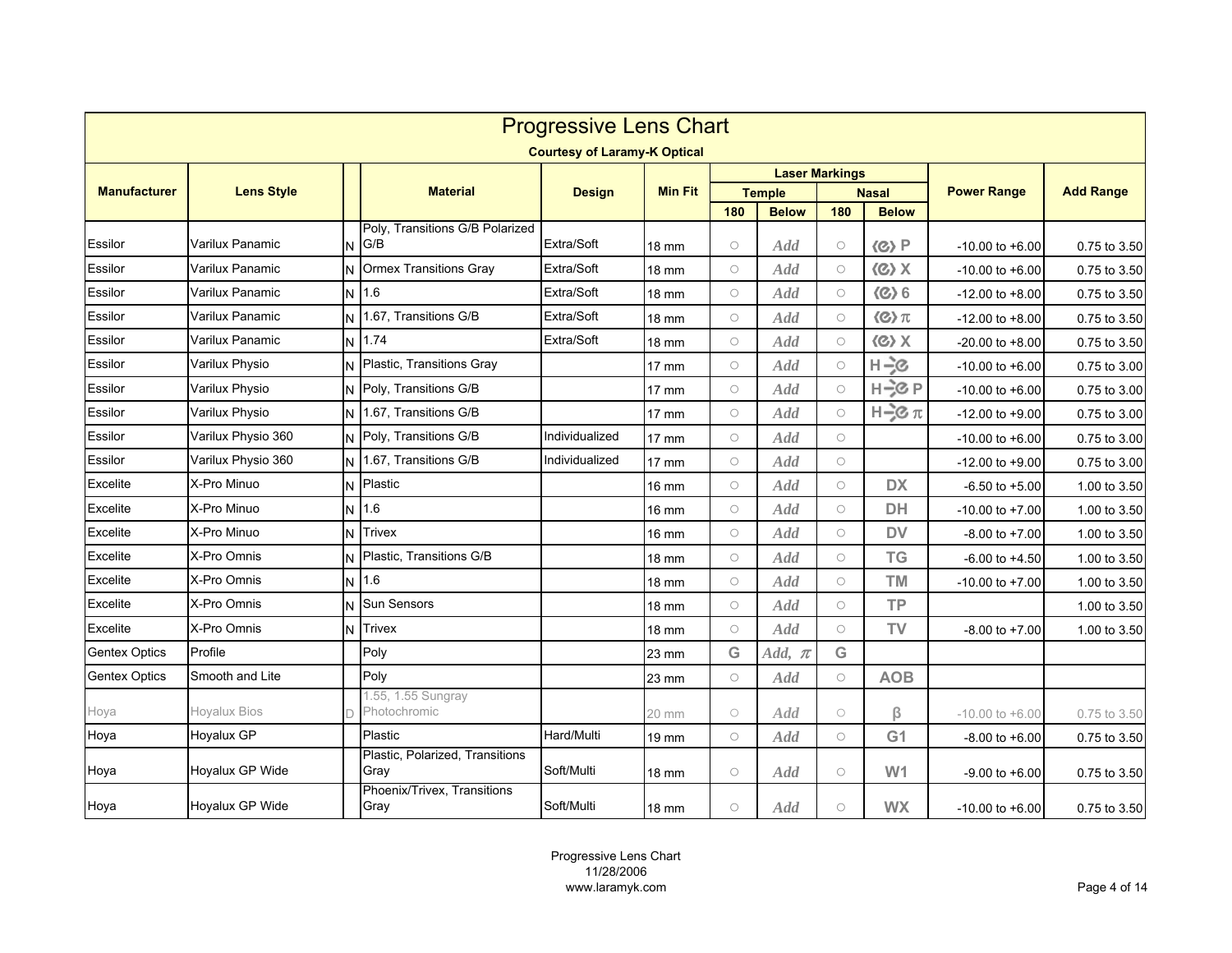|                     | <b>Progressive Lens Chart</b> |  |                                         |                                     |                 |            |               |                       |                 |                     |                  |  |
|---------------------|-------------------------------|--|-----------------------------------------|-------------------------------------|-----------------|------------|---------------|-----------------------|-----------------|---------------------|------------------|--|
|                     |                               |  |                                         | <b>Courtesy of Laramy-K Optical</b> |                 |            |               |                       |                 |                     |                  |  |
|                     |                               |  |                                         |                                     |                 |            |               | <b>Laser Markings</b> |                 |                     |                  |  |
| <b>Manufacturer</b> | <b>Lens Style</b>             |  | <b>Material</b>                         | <b>Design</b>                       | <b>Min Fit</b>  |            | <b>Temple</b> |                       | <b>Nasal</b>    | <b>Power Range</b>  | <b>Add Range</b> |  |
|                     |                               |  |                                         |                                     |                 | 180        | <b>Below</b>  | 180                   | <b>Below</b>    |                     |                  |  |
| Hoya                | Hoyalux GP Wide               |  | 1.55 SunGray                            | Soft/Multi                          | 18 mm           | $\bigcirc$ | <b>Add</b>    | $\bigcirc$            | W <sub>2</sub>  | $-10.00$ to $+6.00$ | 0.75 to 3.50     |  |
| Hoya                | Hoyalux GP Wide               |  | Poly                                    | Soft/Multi                          | 18 mm           | $\circ$    | Add           | $\bigcirc$            | <b>WP</b>       | $-10.00$ to $+6.00$ | 0.75 to 3.50     |  |
| Hoya                | Hoyalux GP Wide               |  | 1.6                                     | Soft/Multi                          | 18 mm           | $\bigcirc$ | Add           | $\circ$               | W3              | $-10.00$ to $+6.00$ | 0.75 to 3.50     |  |
| Hoya                | Hoyalux GP Wide               |  | 1.7                                     | Soft/Multi                          | 18 mm           | $\bigcirc$ | Add           | $\bigcirc$            | W <sub>4</sub>  | $-13.00$ to $+8.00$ | 0.75 to 3.50     |  |
| Hoya                | Hoyalux GP Wide               |  | Crown, 1.6 Glass, PGX                   | Soft/Multi                          | 18 mm           | $\bigcirc$ | Add           | $\bigcirc$            |                 | $-6.00$ to $+6.00$  | 0.75 to 3.50     |  |
| Hoya                | Hovalux iD                    |  | 1.67, 1.7, Suntech                      | Individualized                      | 14 mm           | $\circ$    | Add           | $\bigcirc$            | 114             | $-13.00$ to $+8.00$ | 0.75 to 3.50     |  |
| Hoya                | Hoyalux iD                    |  | 1.67, 1.7, Suntech                      | Individualized                      | 18 mm           | $\bigcirc$ | Add           | $\circ$               | 44              | $-13.00$ to $+8.00$ | 0.75 to 3.50     |  |
| Hoya                | Hoyalux Summit 13             |  | 1.6                                     | Soft/Multi                          | 16 mm           | $\bigcirc$ | <b>Add</b>    | $\bigcirc$            | S <sub>3</sub>  | $-10.00$ to $+6.00$ | 0.75 to 3.50     |  |
| Hoya                | Hoyalux Summit cd             |  | Plastic, Transitions Gray               | Soft/Multi                          | 14 mm           | $\bigcirc$ | Add           | $\bigcirc$            | CD <sub>1</sub> | $-10.00$ to $+6.00$ | 1.00 to 3.00     |  |
| Hoya                | Hoyalux Summit cd             |  | Phoenix/Trivex, Transitions<br>Gray     | Soft/Multi                          | 14 mm           | $\bigcirc$ | <b>Add</b>    | $\bigcirc$            | CD1             | $-10.00$ to $+6.00$ | 1.00 to 3.00     |  |
| Hoya                | Hoyalux Summit cd             |  | 1.6                                     | Soft/Multi                          | 14 mm           | $\bigcirc$ | Add           | $\bigcirc$            | CD <sub>3</sub> | $-13.00$ to $+6.00$ | 0.75 to 3.50     |  |
| Hoya                | Hoyalux Summit cd             |  | 1.67                                    | Soft/Multi                          | 14 mm           | $\bigcirc$ | Add           | $\bigcirc$            |                 | $-13.00$ to $+6.00$ | 0.75 to 3.50     |  |
| Hoya                | Hoyalux Summit cd             |  | 1.7                                     | Soft/Multi                          | 14 mm           | $\bigcirc$ | <b>Add</b>    | $\bigcirc$            | CD4             | $-13.00$ to $+6.00$ | 0.75 to 3.50     |  |
| Hoya                | Hoyalux Summit ecp            |  | Plastic, Transitions Gray,<br>Polarized | Soft/Multi                          | 18 mm           | $\circ$    | Add           | $\circ$               | SP <sub>1</sub> | $-10.00$ to $+6.00$ | 1.00 to 4.00     |  |
| Hoya                | Hoyalux Summit ecp            |  | Phoenix/Trivex, Transitions<br>Gray     | Soft/Multi                          | 18 mm           | $\circ$    | Add           | $\circ$               | <b>SPX</b>      | $-10.00$ to $+6.00$ | 0.75 to 4.00     |  |
| Hoya                | Hoyalux Summit ecp            |  | 1.6                                     | Soft/Multi                          | 18 mm           | $\circ$    | <b>Add</b>    | $\circ$               | SP <sub>3</sub> | $-13.00$ to $+6.00$ | 0.75 to 4.00     |  |
| Hoya                | Hoyalux Summit ecp            |  | 1.67, Transitions Gray                  | Soft/Multi                          | 18 mm           |            |               |                       |                 | $-13.00$ to $+8.00$ | 0.50 to 4.00     |  |
| Hoya                | Hoyalux Summit ecp            |  | 1.7                                     | Soft/Multi                          | 18 mm           | $\circ$    | Add           | $\circ$               | SP4             | $-13.00$ to $+8.00$ | 0.75 to 4.00     |  |
| Hoya                | Hoyalux Tact GT               |  | Plastic                                 |                                     | Var             | $\circ$    | Add           | $\bigcirc$            | T.              | $-7.00$ to $+6.00$  | 1.00 to 3.00     |  |
| <b>KBco</b>         | Fusion I                      |  | <b>Plastic Polarized</b>                | Soft/Multi                          | 20 mm           | $\circ$    | Add           | $\bigcirc$            | <b>TLX</b>      | $-9.00$ to $+5.75$  | 1.00 to 3.00     |  |
| KBco                | Fusion II                     |  | Poly Polarized                          | Soft/Multi                          | 20 mm           | $\circ$    | <b>Add</b>    | $\circ$               | <b>KB</b>       | $-9.00$ to $+5.75$  | 1.00 to 3.00     |  |
| KBco                | EOS                           |  | Poly Polarized                          | Soft/Multi                          | $17 \text{ mm}$ | $\bigcirc$ | Add           | $\bigcirc$            | <b>KB</b>       | $-4.00$ to $+6.00$  | 1.00 to 3.00     |  |
| KBco                | <b>EOS Wrap Solutions</b>     |  | Poly Polarized                          | Soft/Multi                          | 17 mm           | $\circ$    | <b>Add</b>    | $\circ$               | <b>KB</b>       | $-4.00$ to $+6.00$  | 1.00 to 3.00     |  |
| Melibrad            | Polar-Ray Progressive         |  | <b>Plastic Polarized</b>                |                                     | 22 mm           | $\circ$    | Add           | $\bigcirc$            |                 |                     |                  |  |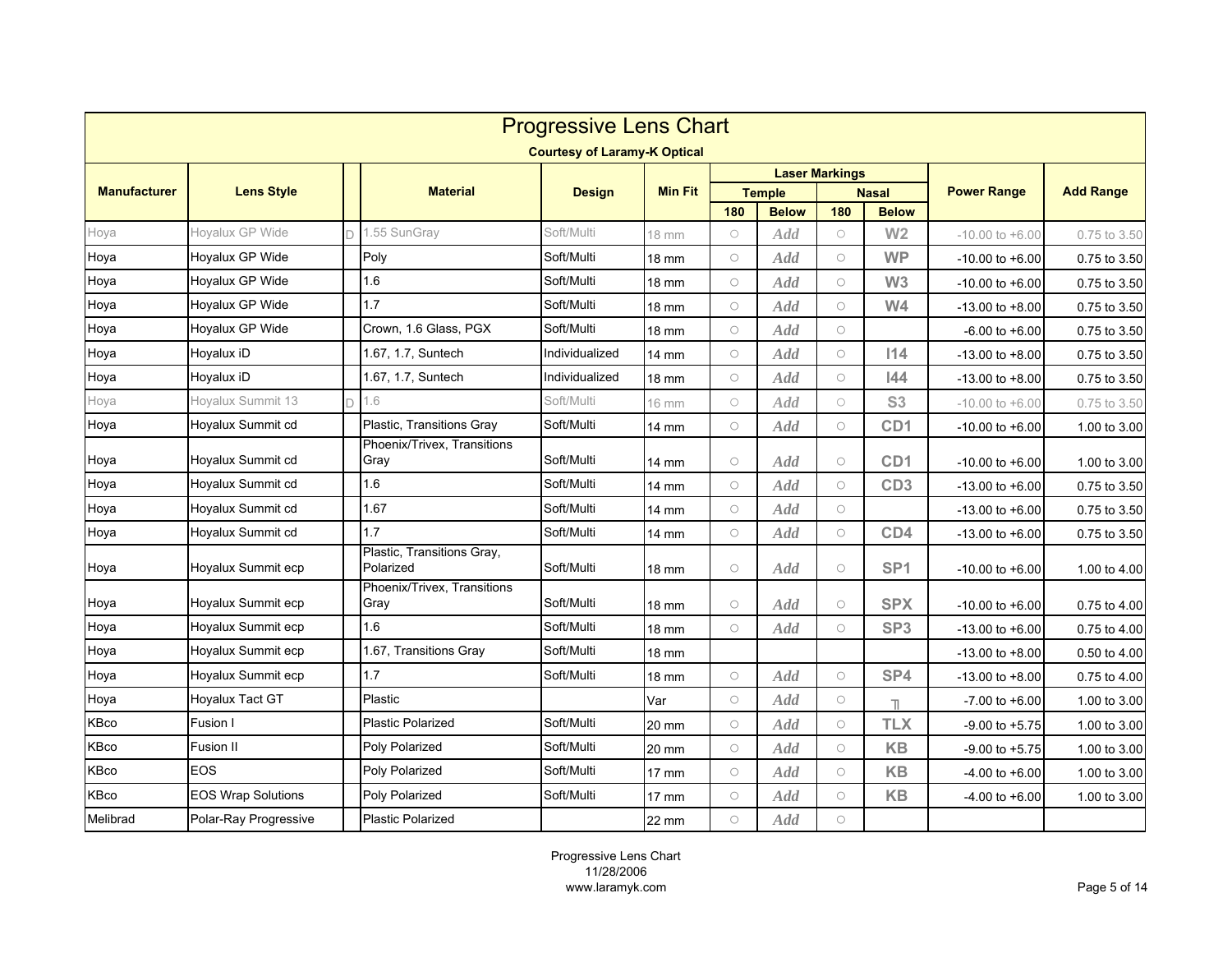|                                 | <b>Progressive Lens Chart</b>           |  |                                                |                                     |                 |            |               |                       |                 |                     |                  |  |  |
|---------------------------------|-----------------------------------------|--|------------------------------------------------|-------------------------------------|-----------------|------------|---------------|-----------------------|-----------------|---------------------|------------------|--|--|
|                                 |                                         |  |                                                | <b>Courtesy of Laramy-K Optical</b> |                 |            |               |                       |                 |                     |                  |  |  |
|                                 |                                         |  |                                                |                                     |                 |            |               | <b>Laser Markings</b> |                 |                     |                  |  |  |
| <b>Manufacturer</b>             | <b>Lens Style</b>                       |  | <b>Material</b>                                | <b>Design</b>                       | <b>Min Fit</b>  |            | <b>Temple</b> |                       | <b>Nasal</b>    | <b>Power Range</b>  | <b>Add Range</b> |  |  |
|                                 |                                         |  |                                                |                                     |                 | 180        | <b>Below</b>  | 180                   | <b>Below</b>    |                     |                  |  |  |
| Melibrad                        | Polar-Ray Progressive                   |  | <b>Plastic Polarized</b>                       |                                     | 16 mm           | $\bigcirc$ | <b>Add</b>    | $\bigcirc$            |                 |                     |                  |  |  |
| Melibrad                        | Melibrad Progressive                    |  | <b>Plastic Polarized</b>                       |                                     | <b>18 mm</b>    | $\bigcirc$ | Add Y         | $\bigcirc$            | Y               |                     |                  |  |  |
| Optical Dynamics (CFL)          | <b>Continual Focus Lens</b>             |  | 1.6, 1.6 Photochromic                          |                                     | 19 mm           | $\circ$    | <b>Add</b>    | $\bigcirc$            | Ó               |                     |                  |  |  |
| Optical Dynamics FC S           |                                         |  | 1.51, 1.51 Photochromic                        |                                     | 22 mm           | $\circ$    | <b>Add</b>    | $\bigcirc$            |                 |                     |                  |  |  |
| <b>Optical Dynamics FC Plus</b> |                                         |  | 1.51                                           |                                     | 22 mm           | $\circ$    | Add           | $\bigcirc$            | FC              |                     |                  |  |  |
|                                 | Optical Dynamics Paradigm Progressive   |  | N 1.56, 1.56 Photochromic                      |                                     | $22 \text{ mm}$ | $\bigcirc$ | <b>Add</b>    | $\bigcirc$            | <b>ODC</b>      |                     |                  |  |  |
|                                 | Optical Dynamics Paradigm Short Coridor |  | 1.6, 1.6 Photochromic                          |                                     | <b>16 mm</b>    | $\bigcirc$ | Add           | $\bigcirc$            | SC              |                     |                  |  |  |
| Optima                          | Natural Sight Hyperview<br>166          |  | 1.66                                           |                                     | 23 mm           | $\circ$    | Add           | $\bigcirc$            | 3               | $-15.00$ to $+6.00$ | 0.75 to 3.50     |  |  |
| Optima                          | <b>Resolution Response</b>              |  | Poly                                           |                                     | 18 mm           | $\bigcirc$ | Add           | $\bigcirc$            | C.              | $-10.00$ to $+6.00$ | 1.00 to 3.00     |  |  |
| Optima                          | Progressive Z                           |  | 1.6                                            |                                     |                 | $\bigcirc$ | Add           | $\bigcirc$            | $\Lambda$       |                     |                  |  |  |
| Pentax                          | Lite 1.60 Progressive                   |  | 1.6                                            |                                     |                 | P          | Add           | P                     |                 |                     |                  |  |  |
| Pentax                          | Plastic Progressive                     |  | Plastic                                        |                                     |                 | ρ          | <b>Add</b>    | ρ                     |                 |                     |                  |  |  |
| Pentax                          | AF 1.50                                 |  | Plastic                                        |                                     | 20 mm           | $\circ$    | $C$ $Add$     | $\circ$               | J6              |                     | 1.00 to 3.00     |  |  |
| Pentax                          | AF 1.60                                 |  | 1.6                                            |                                     | 20 mm           | $\bigcirc$ | $A \text{Ad}$ | $\bigcirc$            | J6              |                     | 1.00 to 3.00     |  |  |
| Pentax                          | AF 1.66                                 |  | 1.66                                           |                                     | 20 mm           | $\circ$    | S Add         | $\bigcirc$            | J6              |                     | 0.50 to 4.00     |  |  |
| Pentax                          | AF mini 1.66                            |  | 1.66                                           |                                     | 17 mm           | $\circ$    | S Add         | $\circ$               | J <sub>4</sub>  |                     | 0.50 to 3.00     |  |  |
| Pentax                          | AF mini 1.60                            |  | 1.6                                            |                                     | $17 \text{ mm}$ | $\circ$    | $A$ Add       | $\bigcirc$            | J <sub>4</sub>  |                     | 1.00 to 3.00     |  |  |
| Pentax                          | AF mini 1.50                            |  | Plastic                                        |                                     | 17 mm           | $\bigcirc$ | $C$ $Add$     | $\circ$               | J <sub>4</sub>  |                     | 1.00 to 3.00     |  |  |
| Pentax                          | DC mini                                 |  | Poly                                           |                                     | 17 mm           | ◇          | Add           | ◇                     | $\overline{PC}$ |                     |                  |  |  |
| Polycore Optical<br>Polyvision  | Futurise                                |  | Plastic, 1.56 Sunsensors G/B,<br>Polarized G/B |                                     | <b>18 mm</b>    | P          | Add           | P                     | <b>PS</b>       | $-7.25$ to $+6.50$  | 1.00 to 3.50     |  |  |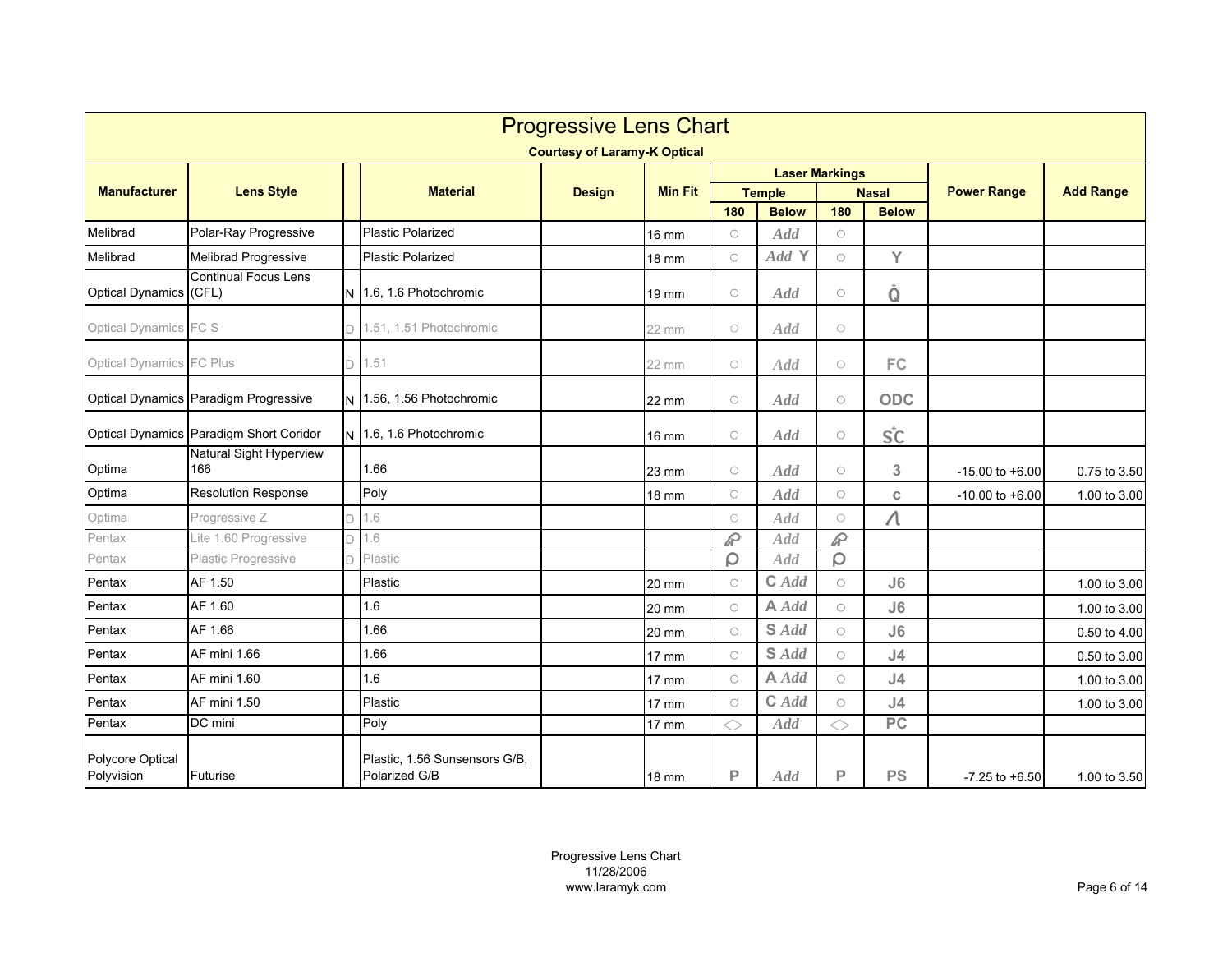|                                | <b>Progressive Lens Chart</b><br><b>Courtesy of Laramy-K Optical</b> |   |                                                                                         |                          |                 |             |                                        |             |                |                                           |                              |  |
|--------------------------------|----------------------------------------------------------------------|---|-----------------------------------------------------------------------------------------|--------------------------|-----------------|-------------|----------------------------------------|-------------|----------------|-------------------------------------------|------------------------------|--|
|                                |                                                                      |   |                                                                                         |                          |                 |             |                                        |             |                |                                           |                              |  |
| <b>Manufacturer</b>            | <b>Lens Style</b>                                                    |   | <b>Material</b>                                                                         | <b>Design</b>            | <b>Min Fit</b>  |             | <b>Laser Markings</b><br><b>Temple</b> |             | <b>Nasal</b>   | <b>Power Range</b>                        | <b>Add Range</b>             |  |
|                                |                                                                      |   |                                                                                         |                          |                 | 180         | <b>Below</b>                           | 180         | <b>Below</b>   |                                           |                              |  |
| Polycore Optical<br>Polyvision | Micro                                                                |   | Plastic, Poly, 1.56 Sunsensors<br>G/B                                                   |                          | 16 mm           | P           | $\mathcal{A}$ dd                       | P           | <b>PM</b>      | $-7.00$ to $+7.00$                        | 1.00 to 3.50                 |  |
| PRIO                           | <b>PRIO Computer Lenses</b>                                          | N | <b>CR-39</b>                                                                            |                          | 16 mm           | G.          | Add                                    | $\supset$   | (S)            |                                           |                              |  |
| Rodenstock                     | <b>Cosmolit Office</b>                                               |   | Plastic                                                                                 |                          | 20 mm           |             | <b>Add</b>                             |             |                | +6.00 to -6.00                            | 1.00 to 3.50                 |  |
| Rodenstock                     | Multigressiv 2                                                       |   | Plastic<br>1.5 Colormatic Gray                                                          | Very Soft/Multi          | $18 \text{ mm}$ | ◇           | Add                                    | $\Diamond$  | $\overline{2}$ | $-9.00$ to $+8.00$<br>$-10.00$ to $+8.00$ | 0.75 to 3.50<br>0.75 to 3.50 |  |
|                                |                                                                      |   | 1.5 Colormatic Brown<br>1.6                                                             |                          |                 |             |                                        |             |                | $-9.00$ to $+8.00$<br>$-10.00$ to $+8.00$ | 0.75 to 3.50<br>1.00 to 3.50 |  |
|                                |                                                                      |   | 1.6 White and Colormatic Glass                                                          |                          |                 |             |                                        |             |                | $-10.00$ to $+8.00$                       | 0.75 to 3.50                 |  |
|                                |                                                                      |   | 1.8 Glass                                                                               |                          |                 |             |                                        |             |                | -20.00 to -4.25                           | 0.75 to 3.50                 |  |
| Rodenstock                     | Progressiv life 2                                                    |   | Plastic, Poly, 1.6, 1.5<br>Colormatic Gray and Brown. 1.6<br>clear and Colormatic Glass | Soft Multi               | 18 mm           | $\Diamond$  | Add, R                                 | $\Diamond$  | 2R             | $-10.00$ to $+8.00$                       | 0.75 to 3.50                 |  |
| Rodenstock                     | Progressiv life C                                                    |   | 1.56                                                                                    |                          | <b>18 mm</b>    | $\Diamond$  | Add, F                                 | $\Diamond$  | C R            |                                           |                              |  |
| Rodenstock                     | Progressiv AT                                                        |   | 1.56, 1.56 Colormatic                                                                   | Soft Multi               | 18 mm           | ◇           | Add, R                                 | ◇           | R              | $-10.00$ to $+5.00$                       | 1.00 to 3.00                 |  |
|                                |                                                                      |   | 1.6<br>Poly                                                                             | Soft Multi<br>Soft Multi |                 |             |                                        |             |                | $-10.00$ to $+8.00$                       | 0.75 to 3.00                 |  |
| Rodenstock                     | Progressiv R                                                         |   | Plastic, Glass, PGX                                                                     |                          | 22 mm           | $\bigcirc$  | Add, R                                 | $\bigcirc$  | R              |                                           |                              |  |
| Rodenstock                     | Progressiv S                                                         |   | Plastic, 1.6, 1.6 Clear and<br><b>Colormatic Glass</b>                                  |                          | 22 mm           | Е           | Add, R                                 |             | R              |                                           |                              |  |
| Rodenstock                     | Progressiv SI                                                        |   | Plastic, Plastic Colormatic                                                             |                          | 18 mm           | ◇           | Add, R                                 | ◇           | R              | $-10.00$ to $+6.00$                       | 0.75 to 3.50                 |  |
| Rodenstock                     | Progressiv XS                                                        |   | Plastic, Poly, 1.6, 1.5<br>Colormatic Gray                                              | Semi Soft/Multi          | 16 mm           | □           | Add, R                                 | П           | R              | $-10.00$ to $+6.00$                       | 0.75 to 3.00                 |  |
| Seiko                          | P6                                                                   |   | Plastic, P6 thin, P6<br>Photochromic, 1.55                                              |                          | 24 mm           | $\equiv$    | <b>Add</b>                             | $\subseteq$ |                |                                           |                              |  |
| Seiko                          | 1.67 Proceed                                                         |   | 1.67, 1.67 Transitions G/B                                                              |                          | 20 mm           | $\bigcirc$  | Add                                    | $\circ$     | ${\mathsf G}$  | $-13.00$ to $+6.00$                       | 0.50 to 3.50                 |  |
| Seiko                          | 1.67 Proceed II Short                                                |   | 1.67, 1.67 Transitions G/B                                                              |                          | 18 mm           | $\subseteq$ | <b>Add</b>                             | $\equiv$    | W              | $-13.00$ to $+6.00$                       | 0.50 to 3.50                 |  |
| Seiko                          | 1.67 Proceed III Super<br>Short                                      |   | 1.67, 1.67 Transitions G/B                                                              |                          | 18 mm           | $\subseteq$ | Add                                    | $\subseteq$ | W              | $-13.00$ to $+6.00$                       | 0.50 to 3.50                 |  |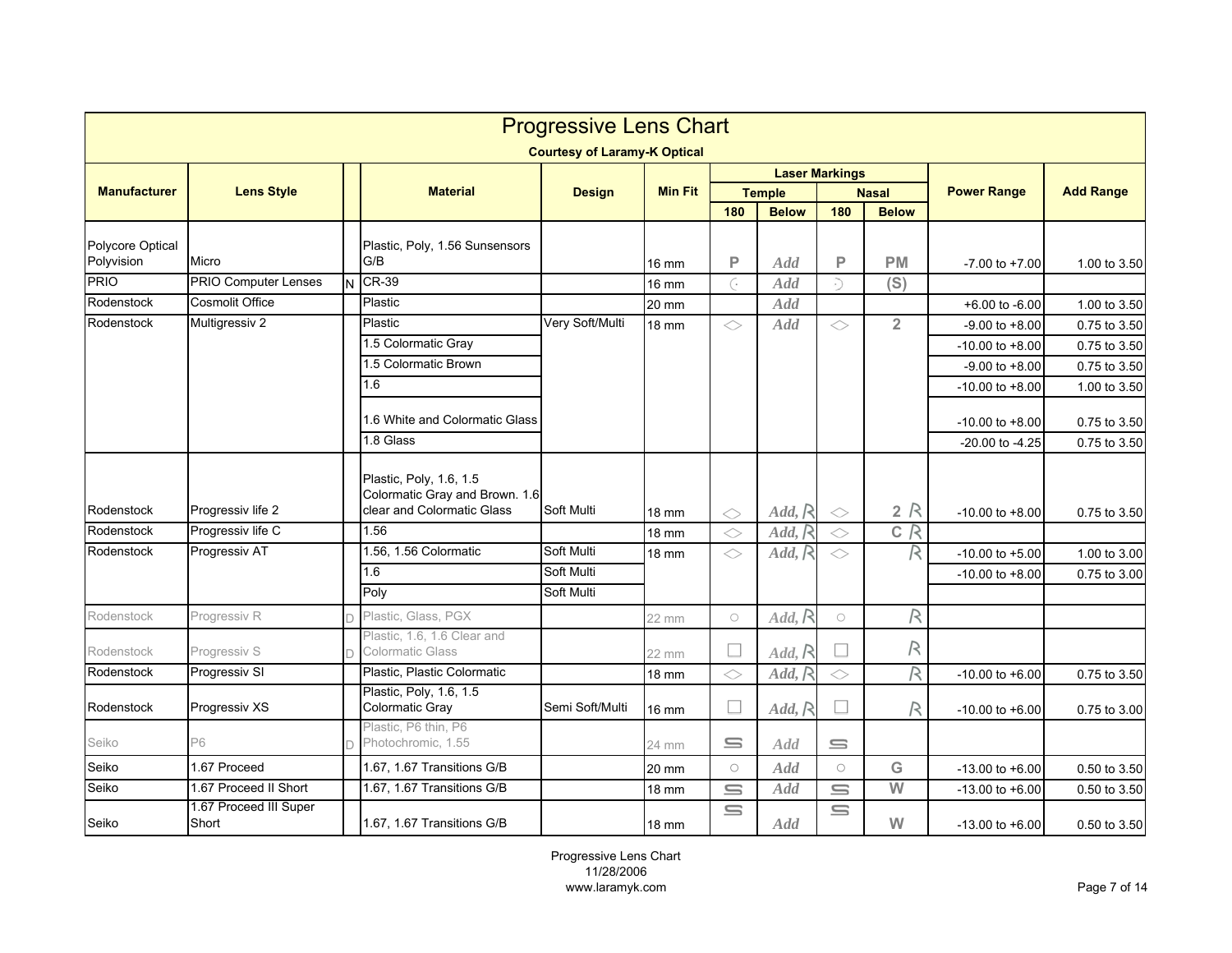|                     | <b>Progressive Lens Chart</b> |  |                                                        |                                     |                |                                  |               |                       |                          |                     |                           |  |  |
|---------------------|-------------------------------|--|--------------------------------------------------------|-------------------------------------|----------------|----------------------------------|---------------|-----------------------|--------------------------|---------------------|---------------------------|--|--|
|                     |                               |  |                                                        | <b>Courtesy of Laramy-K Optical</b> |                |                                  |               |                       |                          |                     |                           |  |  |
|                     |                               |  |                                                        |                                     |                |                                  |               | <b>Laser Markings</b> |                          |                     |                           |  |  |
| <b>Manufacturer</b> | <b>Lens Style</b>             |  | <b>Material</b>                                        | <b>Design</b>                       | <b>Min Fit</b> |                                  | <b>Temple</b> |                       | <b>Nasal</b>             | <b>Power Range</b>  | <b>Add Range</b>          |  |  |
| Seiko               | <b>Super Proceed</b>          |  | 1.67                                                   |                                     |                | 180<br>$\overline{\mathsf{S}^2}$ | <b>Below</b>  | 180                   | <b>Below</b>             |                     |                           |  |  |
|                     | Attitude / Genesis            |  |                                                        |                                     | 16/18 mm       |                                  | Add           | $\equiv$              |                          | $-10.00$ to $+6.00$ | 0.50 to 3.50              |  |  |
| Shamir Insight      |                               |  | 1.60, Transitions Gray                                 |                                     | 19 mm          | $\bullet$                        |               | $\bullet$             |                          | -4.00 to +2.00      | 1.00 to 3.00              |  |  |
| Shamir Insight      | Attitude / Piccolo            |  | Poly, Polarized Gray                                   |                                     | 16 mm          | Ô                                |               | ∩                     | $\bullet$                | $-4.00$ to $+2.00$  | 1.00 to 3.00              |  |  |
| Shamir Insight      | Autograph                     |  | Plastic                                                | Individualized                      | 19 mm          | $\bullet$                        | <b>Add</b>    | $\bullet$             | FF-CR/<br>SII            |                     |                           |  |  |
|                     |                               |  |                                                        |                                     |                |                                  |               |                       | FF-16/                   |                     |                           |  |  |
| Shamir Insight      | Autograph                     |  | 1.6                                                    | Individualized                      | 19 mm          | $\bullet$                        | Add           | $\bullet$             | SII                      |                     |                           |  |  |
|                     |                               |  |                                                        |                                     |                |                                  |               |                       | <b>FF-16/</b>            |                     |                           |  |  |
| Shamir Insight      | Autograph Short               |  | 1.6                                                    | Individualized                      | 16 mm          | $\bullet$                        | <b>Add</b>    | $\bullet$             | SII                      |                     |                           |  |  |
| Shamir Insight      | Creation                      |  | Plastic, Transitions Gray                              |                                     | 19 mm          | $\circ$                          | Add           | $\bigcirc$            | $\bullet$                | $-8.00$ to $+6.75$  | 0.75 to 3.50              |  |  |
| Shamir Insight      | Creation                      |  | Poly                                                   |                                     | 19 mm          | $\circ$                          | <b>Add</b>    | $\bigcirc$            | $\bullet$                | $-10.00$ to $+6.00$ | 1.00 to 3.50              |  |  |
| Shamir Insight      | Creation                      |  | 1.6, Transitions Gray                                  |                                     | 19 mm          | $\circ$                          | Add           | $\bigcirc$            | $\odot$ $\blacksquare$   | $-12.00$ to $+8.00$ | 1.00 to 3.50              |  |  |
| Shamir Insight      | Creation                      |  | 1.67, Transitions Gray                                 |                                     | 19 mm          | $\circ$                          | Add           | $\bigcirc$            | $\bullet$                | $-12.50$ to $+6.00$ | 1.00 to 3.50              |  |  |
| Shamir Insight      | Genesis                       |  | Plastic, Transitions G/B                               |                                     | 19 mm          | $\bullet$                        | Add           | $\mathbf{G}$          |                          | $-9.00$ to $+6.00$  | 0.75 to 3.00              |  |  |
| Shamir Insight      | Genesis                       |  | Plastic Polarized G/B                                  |                                     | 19 mm          | $\bullet$                        | <b>Add</b>    | $\bullet$             | $\overline{PZ}$          | $-9.00$ to $+6.00$  | 0.75 to 3.00              |  |  |
| Shamir Insight      | Genesis                       |  | Trivex                                                 |                                     | 19 mm          | $\bullet$                        | Add           | $\bullet$             | $\overline{\mathsf{TX}}$ | $-9.00$ to $+6.00$  | 0.75 to 3.00              |  |  |
| Shamir Insight      | Genesis                       |  | 1.60 Glass, PGX                                        |                                     | 19 mm          | $\bullet$                        | <b>Add</b>    | $\bullet$             | 6                        | $-9.00$ to $+6.00$  | 0.75 to 3.00              |  |  |
| Shamir Insight      | Genesis                       |  | 1.6, Transitions Gray                                  |                                     | 19 mm          | ╬                                | Add           | ╬                     | Н                        | $-11.25$ to $+7.00$ | 0.75 to 3.00              |  |  |
| Shamir Insight      | Genesis                       |  | 1.67, Transitions Gray                                 |                                     | 19 mm          | ╬                                | <b>Add</b>    | ⊹                     | <b>H67</b>               | $-12.25$ to $+7.50$ | 0.75 to 3.00              |  |  |
| Shamir Insight      | Genesis                       |  | Poly, Transitions Gray                                 |                                     | 19 mm          | $\bullet$                        | Add           | $\bullet$             | PC                       | $-8.75$ to $+8.25$  | 1.00 to 3.00              |  |  |
| Shamir Insight      | Insight                       |  | Plastic. 1.5 Transitions. 1.52<br>Glass, 1.52 PBX, PGX |                                     | 22 mm          | ◇                                | Add           | ◇                     |                          |                     |                           |  |  |
| Shamir Insight      | Insight Hi Index              |  | 1.57, 1.60, 1.56 Transitions,<br>1.60 Glass            |                                     | 22 mm          | $\Leftrightarrow$                | <b>Add</b>    | $\Leftrightarrow$     | HI                       |                     |                           |  |  |
| Shamir Insight      | Polycarbonate                 |  | Poly                                                   |                                     | 22 mm          | $\Leftrightarrow$                | Add           | $\Leftrightarrow$     | PC                       |                     |                           |  |  |
| Shamir Insight      | Office                        |  | Plastic                                                |                                     | 13/16 mm       |                                  | Add           |                       | $\bullet$                | $-6.00$ to $+6.00$  | 0.75, 1.25, 1.75,<br>2.25 |  |  |
| Shamir Insight      | Office                        |  | Poly                                                   |                                     | 13/16 mm       |                                  | Add           |                       | <b>S</b> PC              | $-3.00$ to $+6.00$  | 0.75, 1.25, 1.75,<br>2.25 |  |  |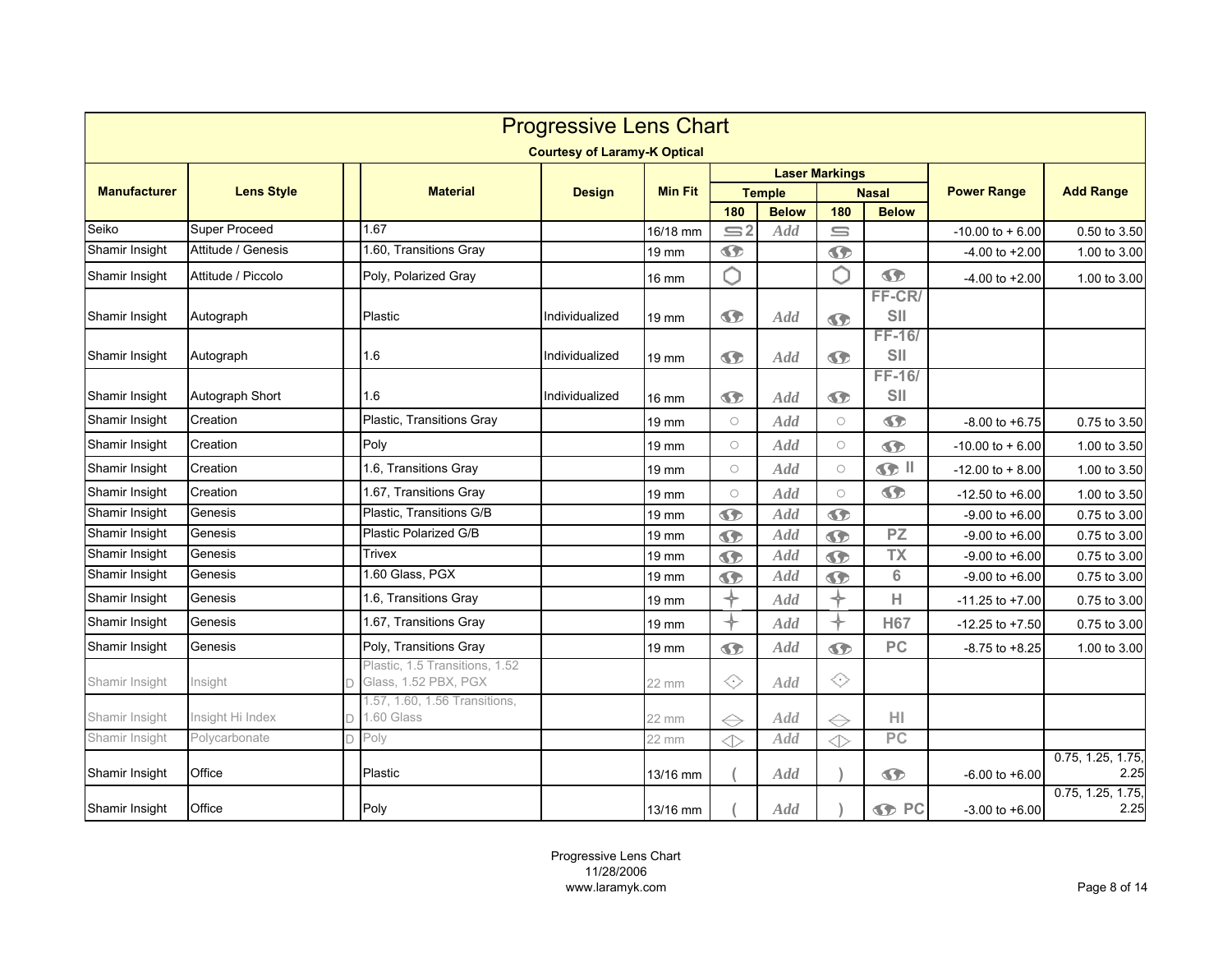|                                 | <b>Progressive Lens Chart</b><br><b>Courtesy of Laramy-K Optical</b> |  |                                                       |                 |                 |            |               |                       |                      |                     |                  |  |  |
|---------------------------------|----------------------------------------------------------------------|--|-------------------------------------------------------|-----------------|-----------------|------------|---------------|-----------------------|----------------------|---------------------|------------------|--|--|
|                                 |                                                                      |  |                                                       |                 |                 |            |               |                       |                      |                     |                  |  |  |
| <b>Manufacturer</b>             | <b>Lens Style</b>                                                    |  | <b>Material</b>                                       | <b>Design</b>   | <b>Min Fit</b>  |            | <b>Temple</b> | <b>Laser Markings</b> | <b>Nasal</b>         | <b>Power Range</b>  | <b>Add Range</b> |  |  |
|                                 |                                                                      |  |                                                       |                 |                 | 180        | <b>Below</b>  | 180                   | <b>Below</b>         |                     |                  |  |  |
| Shamir Insight                  | Piccolo                                                              |  | 1.52 Thin and Dark Gray                               |                 | <b>16 mm</b>    | ∩          | Add           |                       | TD/ <sub>SD</sub>    | $-9.00$ to $+6.00$  | 0.75 to 3.00     |  |  |
| Shamir Insight                  | Piccolo                                                              |  | Plastic, Transitions Gray, 1.52<br><b>Clear Glass</b> |                 | $16 \text{ mm}$ | O          | <b>Add</b>    | О                     | $\bullet$            | $-8.25$ to $+5.75$  | 0.75 to 3.00     |  |  |
| Shamir Insight                  | Piccolo                                                              |  | Poly                                                  |                 | <b>16 mm</b>    | С          | <b>Add</b>    | O                     | <b>SP</b> PC         | $-8.50$ to $+6.00$  | 1.00 to 3.00     |  |  |
| Shamir Insight                  | Piccolo                                                              |  | Poly Transitions Gray                                 |                 | 16 mm           | ∩          | <b>Add</b>    |                       | $\Phi$ <sub>PT</sub> | $-8.50$ to $+6.00$  | 1.00 to 3.00     |  |  |
| Shamir Insight                  | Piccolo                                                              |  | 1.6, Transitions Gray                                 |                 | <b>16 mm</b>    | Ô          | Add           | ⋂                     | $\Phi$ H             | $-11.25$ to $+7.00$ | 0.75 to 3.00     |  |  |
| Shamir Insight                  | Shamir II                                                            |  | Glass, PGX, PGB                                       |                 |                 | $\bigcirc$ | Add           | $\bigcirc$            |                      |                     |                  |  |  |
| Shar Optical LLC Polar Tech Pro |                                                                      |  | N Polarized Plastic                                   |                 | $18 \text{ mm}$ | $\Diamond$ | <b>Add</b>    | $\Diamond$            |                      |                     |                  |  |  |
|                                 | Shar Optical LLC Polar Tech Premium Pro                              |  | N Polarized 1.57                                      |                 | 18 mm           | $\Diamond$ | Add           | $\Diamond$            |                      |                     |                  |  |  |
| Shore Lenses Co Acclaim         |                                                                      |  | Plastic                                               |                 | 17 mm           |            | Add           |                       |                      |                     |                  |  |  |
| Shore Lenses Co balance         |                                                                      |  | Plastic, SunSensors, Polarized,<br>Poly               |                 | <b>18 mm</b>    |            | Add           |                       |                      |                     |                  |  |  |
| Shore Lenses Co balance mini    |                                                                      |  | N Plastic                                             |                 | 16 mm           |            | Add           |                       |                      |                     |                  |  |  |
| Signet Armorlite                | Kodak Progressive                                                    |  | Plastic                                               | Soft            | 20 mm           | ÷          | <b>Add</b>    | ÷                     | K                    | $-10.00$ to $+6.00$ | 0.75 to 3.00     |  |  |
| Signet Armorlite                | Kodak Progressive                                                    |  | Plastic Polarized                                     | Soft            | 20 mm           | ÷          | Add           | ÷                     | K                    | $-6.00$ to $+6.00$  | 1.00 to 3.00     |  |  |
| <b>Signet Armorlite</b>         | Kodak Progressive                                                    |  | 1.56, SunSensors G/B                                  | Soft            | 20 mm           | ÷          | Add           | ÷.                    | KI                   | $-10.00$ to $+6.00$ | 1.00 to 3.00     |  |  |
| Signet Armorlite                | Kodak Progressive                                                    |  | Poly                                                  | Soft            | 20 mm           | ÷          | <b>Add</b>    | ÷.                    | <b>KP</b>            | $-13.00$ to $+6.00$ | 1.00 to 3.00     |  |  |
| Signet Armorlite                | Kodak Progressive                                                    |  | 1.6                                                   | Soft            | 20 mm           | ÷          | <b>Add</b>    | ÷.                    | K <sub>6</sub>       |                     |                  |  |  |
| <b>Signet Armorlite</b>         | Kodak Concise                                                        |  | Plastic                                               | Semi Soft/Multi | $17 \text{ mm}$ | ÷          | Add           | ÷                     | Kc                   | $-8.50$ to $+5.00$  | 1.00 to 3.00     |  |  |
| Signet Armorlite                | Kodak Concise                                                        |  | 1.56, SunSensors, Instashades                         | Semi Soft/Multi | $17 \text{ mm}$ | ÷          | Add           | ÷                     | Kcl                  | $-10.00$ to $+5.00$ | 1.00 to 3.00     |  |  |
|                                 | <b>Kodak Concise</b>                                                 |  | <b>Trivex</b>                                         | Semi Soft/Multi | <b>17 mm</b>    | ÷          | <b>Add</b>    | ÷.                    |                      | $-8.50$ to $+5.00$  | 1.00 to 3.00     |  |  |
| <b>Signet Armorlite</b>         | <b>Kodak Concise</b>                                                 |  | Poly, Instashades                                     | Semi Soft/Multi | <b>17 mm</b>    | ÷          | Add           | ÷.                    | <b>KcP</b>           | $-8.50$ to $+5.00$  | 1.00 to 3.00     |  |  |
| <b>Signet Armorlite</b>         | <b>Kodak Concise</b>                                                 |  | 1.6. Instashades                                      | Semi Soft/Multi | <b>17 mm</b>    | ÷          | Add           | ÷                     | Kc <sub>6</sub>      | $-10.00$ to $+6.00$ | 1.00 to 3.00     |  |  |
| <b>Signet Armorlite</b>         | Kodak Concise                                                        |  | 1.67                                                  | Semi Soft/Multi | 17 mm           | ÷          | Add           | ÷.                    | C <sub>7</sub>       | $-10.00$ to $+6.00$ | 1.00 to 3.00     |  |  |
| Signet Armorlite                | <b>Kodak Precise</b>                                                 |  | Plastic, Polarized G/B                                | Extra/Soft      | 17 mm           | ÷          | Add           | ÷.                    | $K +$                | $-10.00$ to $+6.00$ | 0.75 to 3.00     |  |  |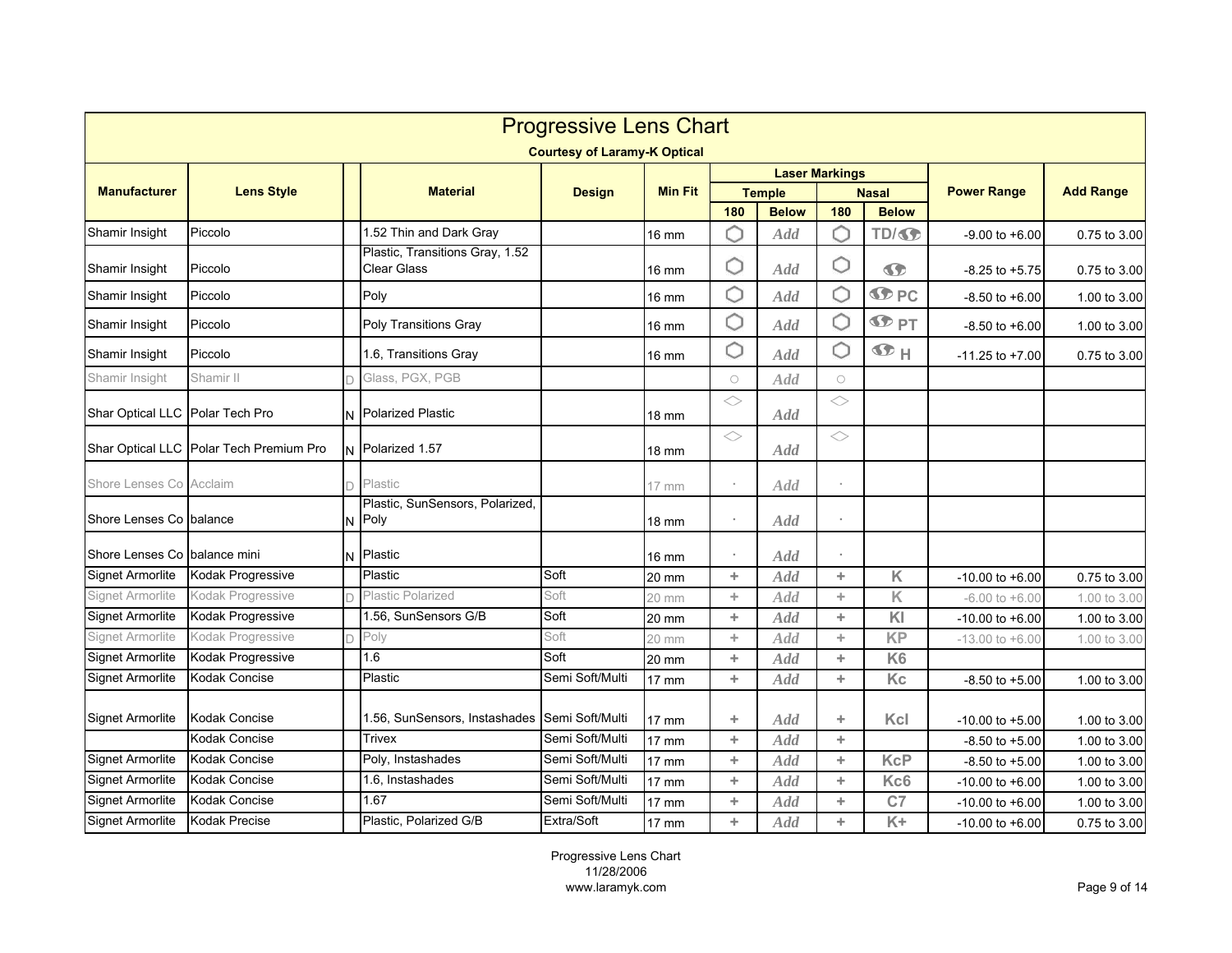|                         | <b>Progressive Lens Chart</b> |  |                                          |                                     |                 |                        |               |                        |                         |                     |                  |  |
|-------------------------|-------------------------------|--|------------------------------------------|-------------------------------------|-----------------|------------------------|---------------|------------------------|-------------------------|---------------------|------------------|--|
|                         |                               |  |                                          | <b>Courtesy of Laramy-K Optical</b> |                 |                        |               |                        |                         |                     |                  |  |
|                         |                               |  |                                          |                                     |                 |                        |               | <b>Laser Markings</b>  |                         |                     |                  |  |
| <b>Manufacturer</b>     | <b>Lens Style</b>             |  | <b>Material</b>                          | <b>Design</b>                       | <b>Min Fit</b>  |                        | <b>Temple</b> |                        | <b>Nasal</b>            | <b>Power Range</b>  | <b>Add Range</b> |  |
|                         |                               |  |                                          |                                     |                 | 180                    | <b>Below</b>  | 180                    | <b>Below</b>            |                     |                  |  |
| Signet Armorlite        | <b>Kodak Precise</b>          |  | <b>Trivex</b>                            | Extra/Soft                          | 17 mm           | ÷                      | Add           | ÷.                     |                         | $-10.00$ to $+4.50$ | 1.00 to 3.00     |  |
| <b>Signet Armorlite</b> | <b>Kodak Precise</b>          |  | 1.56, SunSensors, Instashades Extra/Soft |                                     | $17 \text{ mm}$ | ÷                      | Add           | ÷.                     | $K+1$                   | $-10.00$ to $+5.00$ | 1.00 to 3.00     |  |
| <b>Signet Armorlite</b> | <b>Kodak Precise</b>          |  | Poly, Instashades                        | Extra/Soft                          | $17 \text{ mm}$ | ÷.                     | Add           | ÷.                     | $K + P$                 | $-6.00$ to $+6.00$  | 1.00 to 3.00     |  |
| <b>Signet Armorlite</b> | <b>Kodak Precise</b>          |  | 1.6, Instashades                         | Extra/Soft                          | $17 \text{ mm}$ | ÷                      | Add           | ÷                      | $K+6$                   | $-10.00$ to $+6.00$ | 1.00 to 3.00     |  |
| <b>Signet Armorlite</b> | Navigator Precision           |  | Plastic, Polarized G/B                   | Semi Soft                           | 22 mm           | ÷                      | Add           | ÷                      | ◁                       | $-8.00$ to $+5.50$  | 0.75 to 3.50     |  |
| <b>Signet Armorlite</b> | <b>Navigator Precision</b>    |  | 1.56. SunSensors G/B                     | Semi Soft                           | 22 mm           | ÷                      | <b>Add</b>    | ÷                      | $\operatorname{I}$      | $-10.00$ to $+6.00$ | 1.00 to 3.00     |  |
| <b>Signet Armorlite</b> | Navigator Precision           |  | 1.6                                      | Semi Soft                           | 22 mm           | ÷                      | <b>Add</b>    | ÷.                     | $\triangleleft$ 6       | $-10.00$ to $+6.00$ | 1.00 to 3.00     |  |
| <b>Signet Armorlite</b> | <b>Navigator Precision</b>    |  | Poly                                     | Semi Soft                           | 22 mm           | ÷.                     | <b>Add</b>    | ÷.                     | $\lhd$ P                | $-11.00$ to $+5.50$ | 1.00 to 3.00     |  |
| <b>Signet Armorlite</b> | Navigator Short               |  | Poly                                     | Semi Soft                           | $17$ mm         | ÷                      | <b>Add</b>    | ÷.                     | $\lhd$ sP               |                     | 1.00 to 3.00     |  |
| <b>Signet Armorlite</b> | Navigator Short               |  | 1.6                                      | Semi Soft                           | 17 mm           | ÷.                     | <b>Add</b>    | ÷.                     | s6                      | $-8.50$ to $+5.00$  | 1.00 to 3.00     |  |
| <b>Signet Armorlite</b> | Navigator Short               |  | 1.56, SunSensors                         | Semi Soft                           | 17 mm           | ÷                      | <b>Add</b>    | ÷                      | ∫sI                     | $-8.50$ to $+5.00$  | 1.00 to 3.00     |  |
| <b>Signet Armorlite</b> | <b>Navigator Short</b>        |  | Plastic                                  | Semi Soft                           | 17 mm           | ÷.                     | Add           | ÷.                     | $\operatorname{\lhd}$ s | $-8.50$ to $+5.00$  | 1.00 to 3.00     |  |
| Signet Armorlite        | PE II                         |  | Plastic                                  |                                     | 22 mm           | ÷.                     | Add           | ÷.                     | EII.                    |                     |                  |  |
| Signet Armorlite        | Elegance                      |  | Plastic                                  |                                     | 22 mm           | ÷                      | <b>Add</b>    | ÷                      |                         |                     |                  |  |
| Signet Armorlite        | Elegance                      |  | RLX Lite Hi Index                        |                                     | 22 mm           | ÷                      | <b>Add</b>    | ÷.                     | $\mathbb{R}$            |                     |                  |  |
| <b>Signet Armorlite</b> | Kodak Unique                  |  | Plastic, Transitions                     |                                     | $13 \text{ mm}$ |                        |               |                        |                         | $-9.50$ to $+6.50$  | 1.00 to 3.00     |  |
| <b>Signet Armorlite</b> | Kodak Unique                  |  | <b>Trivex</b>                            |                                     | $13 \text{ mm}$ |                        |               |                        |                         | $-10.00$ to $+4.75$ | 1.00 to 3.00     |  |
| <b>Signet Armorlite</b> | Kodak Unique                  |  | 1.56                                     |                                     | $13 \text{ mm}$ |                        |               |                        |                         | $-10.00$ to $+5.25$ | 1.00 to 3.00     |  |
| <b>Signet Armorlite</b> | Kodak Unique                  |  | Poly, Instashades                        |                                     | 13 mm           |                        |               |                        |                         | $-10.00$ to $+4.75$ | 1.00 to 3.00     |  |
| <b>Signet Armorlite</b> | Kodak Unique                  |  | 1.6, Instashades                         |                                     | $13 \text{ mm}$ |                        |               |                        |                         | $-10.00$ to $+8.00$ | 1.00 to 3.00     |  |
| <b>Signet Armorlite</b> | Kodak Unique                  |  | 1.67                                     |                                     | $13 \text{ mm}$ |                        |               |                        |                         | $-10.00$ to $+7.75$ | 1.00 to 3.00     |  |
| Sola                    | Access                        |  | Plastic                                  |                                     | $15 \text{ mm}$ | $\widehat{\mathbb{C}}$ | Add           | $\widehat{\mathbb{C}}$ | <b>AC</b>               | $-2.00$ to $+4.00$  |                  |  |
| Sola                    | Access                        |  | Poly                                     |                                     | <b>15 mm</b>    | $\circledcirc$         | Add           | $\circledcirc$         | <b>ACP</b>              | $-2.00$ to $+4.00$  |                  |  |
| Sola                    | Percepta                      |  | Plastic, Transitions G/B,                | Soft/ Multi                         | 22 mm           | ®                      | Add           | $\oplus$               |                         | $-7.00$ to $+6.00$  | 0.75 to 3.50     |  |
|                         |                               |  | <b>Plastic Polarized Grav</b>            |                                     |                 |                        |               |                        |                         | $-4.00$ to $+3.00$  | 1.00 to 3.00     |  |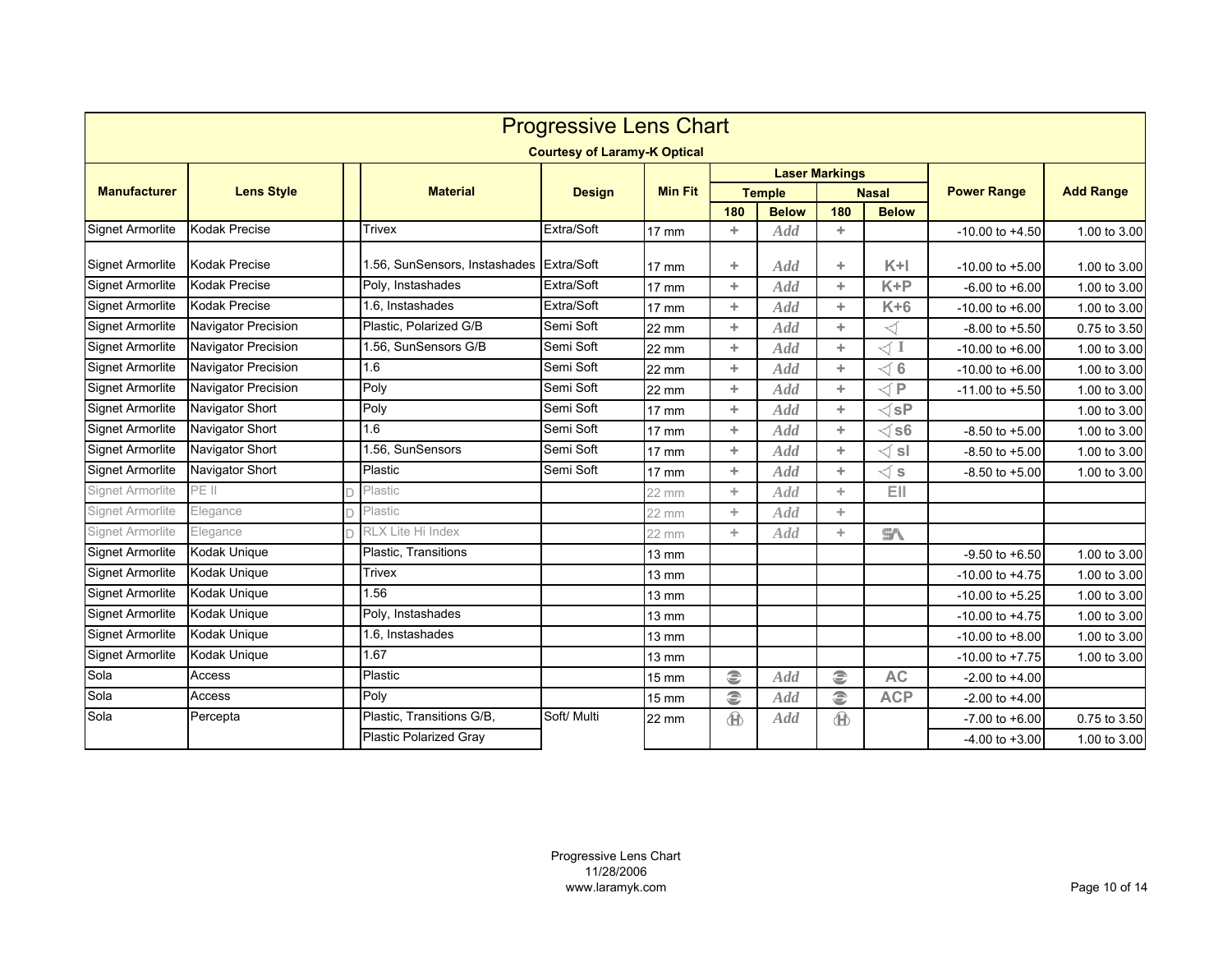|                     | <b>Progressive Lens Chart</b> |                                            |                                     |                |                 |                       |                        |              |                     |                  |  |  |  |
|---------------------|-------------------------------|--------------------------------------------|-------------------------------------|----------------|-----------------|-----------------------|------------------------|--------------|---------------------|------------------|--|--|--|
|                     |                               |                                            | <b>Courtesy of Laramy-K Optical</b> |                |                 |                       |                        |              |                     |                  |  |  |  |
|                     |                               |                                            |                                     |                |                 | <b>Laser Markings</b> |                        |              |                     |                  |  |  |  |
| <b>Manufacturer</b> | <b>Lens Style</b>             | <b>Material</b>                            | <b>Design</b>                       | <b>Min Fit</b> |                 | <b>Temple</b>         |                        | <b>Nasal</b> | <b>Power Range</b>  | <b>Add Range</b> |  |  |  |
|                     |                               |                                            |                                     |                | 180             | <b>Below</b>          | 180                    | <b>Below</b> |                     |                  |  |  |  |
| Sola                | Percepta                      | Glass, PGX                                 | Soft/ Multi                         | 22 mm          |                 | Add                   |                        |              | $-7.00$ to $+6.00$  | 0.75 to 3.50     |  |  |  |
| Sola                | Percepta                      | 1.6                                        | Soft/ Multi                         | 22 mm          |                 | Add                   |                        |              | $-12.00$ to $+8.00$ | 0.75 to 3.50     |  |  |  |
| Sola                | Percepta                      | Spectralite, Transitions                   | Soft/ Multi                         | <b>22 mm</b>   | $\circledS$     | Add                   | $\circledS$            |              | $-7.00$ to $+6.00$  | 0.75 to 3.50     |  |  |  |
| Sola                | Percepta                      | Poly                                       | Soft/ Multi                         | 22 mm          | $\bigcirc$      | <b>Add</b>            | $\bigoplus$            |              | $-7.00$ to $+3.00$  | 0.75 to 3.00     |  |  |  |
| Sola                | <b>SOLAMAX</b>                | Plastic, Transitions Gray                  | Semi Soft                           | <b>18 mm</b>   | ဂု              | Add S                 | ဂ                      | A            | $-8.00$ to $+4.00$  | 1.00 to 3.00     |  |  |  |
| Sola                | <b>SOLAMAX</b>                | Spectralite, Transitions Gray              | Semi Soft                           | 18 mm          | ନ               | Add S                 | ᠗                      | A            | $-8.00$ to $+4.00$  | 1.00 to 3.00     |  |  |  |
| Sola                | <b>SOLAMAX</b>                | Poly, Transitions                          | Semi Soft                           | <b>18 mm</b>   | ဂု              | Add P                 | ᠗                      | A            | $-8.00$ to $+4.00$  | 1.00 to 3.00     |  |  |  |
| Sola                | SOLAOne                       | Plastic, Transitions G/B                   | Very Soft/Multi                     | <b>18 mm</b>   | €               | Add H                 | €                      | $\sim$       | $-9.00$ to $+6.00$  | 1.00 to 3.50     |  |  |  |
| Sola                | SOLAOne                       | Poly, Transitions Gray                     | Very Soft/Multi                     | <b>18 mm</b>   | $\widehat{\in}$ | Add P                 | $\odot$                | $\sim$       | $-9.00$ to $+6.00$  | 1.00 to 3.00     |  |  |  |
| Sola                | SOLAOne                       | 1.67, Transitions Gray                     | Very Soft/Multi                     | <b>18 mm</b>   | $\odot$         | Add M                 | $\odot$                | $\sim$       | $-9.00$ to $+8.00$  | 1.00 to 3.50     |  |  |  |
| Sola                | VIP                           | Plastic                                    | Hard                                | 22 mm          | $\odot$         | Add                   | $\odot$                |              | $-12.00$ to $+6.00$ | 0.75 to 3.00     |  |  |  |
|                     |                               | <b>Plastic Transitions</b>                 | Hard                                |                |                 |                       |                        |              | $-7.00$ to $+6.00$  | 1.00 to 3.00     |  |  |  |
| Sola                | <b>VIP</b>                    | Glass, PGX                                 | Hard                                | 22 mm          | $\bigcirc$      | Add                   | $\circ$                | S            | $-6.00$ to $+4.50$  | 0.75 to 3.50     |  |  |  |
|                     |                               | Thjn and Dark PGX                          |                                     |                |                 |                       |                        |              | $-6.00$ to $+3.00$  | 1.00 to 2.75     |  |  |  |
| Sola                | <b>VIP</b>                    | Poly, Transitions                          | Hard                                | 22 mm          | $\widehat{\in}$ | Add                   | $\widehat{\mathbb{C}}$ | <b>VIP</b>   | $-10.00$ to $+4.50$ | 1.00 to 3.00     |  |  |  |
| Sola                | <b>VIP Gold</b>               | Spectralite                                | Softer/Hard                         | 22 mm          | e)              | <b>Add</b>            | $\circledcirc$         | <b>VG</b>    | $-12.00$ to $+6.00$ | 0.75 to 3.50     |  |  |  |
|                     |                               | <b>Spectralite Transitions Gray</b>        | Softer/Hard                         |                |                 |                       |                        |              | $-8.00$ to $+6.00$  | 1.00 to 3.00     |  |  |  |
| Sola                | Visuality                     | Plastic                                    | Semi Soft/Multi                     | 22 mm          | ନ               | Add H                 | 0                      |              | $-8.00$ to $+6.00$  | 0.75 to 3.50     |  |  |  |
| Sola                | Visuality                     | Spectralite, Transitions Gray              | Semi Soft/Multi                     | 22 mm          | ဂု              | Add S                 | ဂ                      |              | $-8.00$ to $+6.00$  | 0.75 to 3.50     |  |  |  |
| Sola                | Visuality                     | Poly, Transitions Gray                     | Semi Soft/Multi                     | 22 mm          | ନ               | Add P                 | ဂု                     |              | $-8.00$ to $+6.00$  | 0.75 to 3.50     |  |  |  |
| Sola                | XL                            | <b>PGX</b>                                 | Very Soft                           | 22 mm          | $\circ$         | Add                   | $\circ$                | <b>XL</b>    | $-6.00$ to $+4.00$  | 0.75 to 3.50     |  |  |  |
| Sola                | <b>XL</b>                     | Plastic, Poly                              | Very Soft                           | 22 mm          | $\circledcirc$  | Add                   | $\circledcirc$         | <b>XL</b>    | $-10.00$ to $+4.50$ | 1.00 to 3.00     |  |  |  |
|                     |                               | <b>Transitions NG</b>                      | Very Soft                           |                |                 |                       |                        |              | $-4.00$ to $+6.00$  | 1.00 to 3.50     |  |  |  |
| Sola                | <b>XL Gold</b>                | Spectralite                                | Very Soft/Multi                     | 22 mm          | $\widehat{\in}$ | <b>Add</b>            | $\widehat{\in}$        | <b>XLG</b>   | $-12.00$ to $+6.00$ | 0.75 to 3.50     |  |  |  |
|                     |                               | <b>Spectralite Transitions Gray</b>        |                                     |                |                 |                       |                        |              | $-8.00$ to $+4.25$  | 1.00 to 3.00     |  |  |  |
| <b>SLC</b>          | Opti-pol                      | Plastic Polarized, 1.56, 1.56<br>Polarized |                                     | 22 mm          | $\bigcirc$      | <b>Add</b>            | $\bigcirc$             |              | $-3.00$ to $+2.25$  | 1.00 to 3.00     |  |  |  |
| <b>SLC</b>          | Polar PAL                     | Plastic Polarized, 1.56, 1,56<br>Polarized |                                     | 22 mm          | $\circ$         | Add                   | $\circ$                |              | $-9.00$ to $+5.75$  | 0.75 to 3.50     |  |  |  |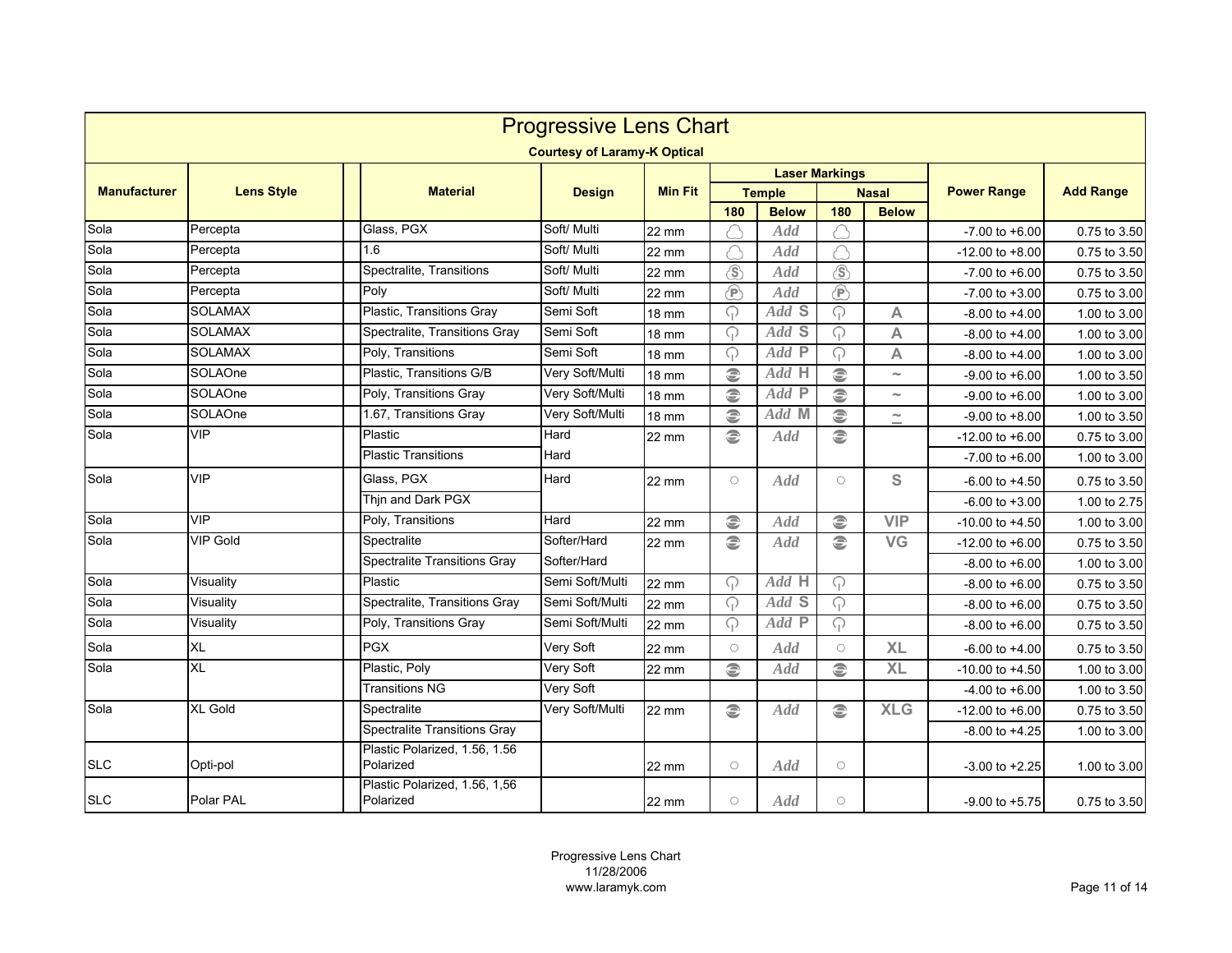|                      |                                                              |  |                                                                      | <b>Progressive Lens Chart</b> |                |                  |               |                  |              |                     |                  |
|----------------------|--------------------------------------------------------------|--|----------------------------------------------------------------------|-------------------------------|----------------|------------------|---------------|------------------|--------------|---------------------|------------------|
|                      | <b>Courtesy of Laramy-K Optical</b><br><b>Laser Markings</b> |  |                                                                      |                               |                |                  |               |                  |              |                     |                  |
|                      |                                                              |  |                                                                      |                               |                |                  |               |                  |              |                     |                  |
| <b>Manufacturer</b>  | <b>Lens Style</b>                                            |  | <b>Material</b>                                                      | <b>Design</b>                 | <b>Min Fit</b> |                  | <b>Temple</b> |                  | <b>Nasal</b> | <b>Power Range</b>  | <b>Add Range</b> |
|                      |                                                              |  | Plastic Polarized, 1.56                                              |                               |                | 180              | <b>Below</b>  | 180              | <b>Below</b> |                     |                  |
| <b>SLC</b>           | <b>Shorty PAL</b>                                            |  | Polarized                                                            |                               | 16 mm          |                  | <b>Add</b>    |                  |              | $-7.50$ to $+2.25$  | 1.00 to 2.50     |
| <b>SLC</b>           | <b>iRx CPU</b>                                               |  | 1.56 Melanin (non-pol)                                               |                               |                |                  |               |                  |              | $-2.00$ to $+2.00$  | 1.00 to 3.50     |
| <b>SLC</b>           | <b>iRx Pal</b>                                               |  | 1.56 Polarized                                                       |                               |                |                  |               |                  |              | $-9.00$ to $+6.25$  | .75 to 3.50      |
| <b>SLC</b>           | <b>iRx Pro</b>                                               |  | Plastic Polarized, 1.56<br>Polarized                                 |                               | 18 mm          |                  |               |                  |              | $-10.00$ to $+6.00$ | 1.00 to 3.50     |
|                      |                                                              |  | Plastic Polarized, Plastic                                           |                               |                |                  |               |                  |              |                     |                  |
| <b>SLC</b>           | <b>iRx RPM</b>                                               |  | Melanin (non-pol)                                                    |                               |                |                  |               |                  |              | $-2.00$ to $+2.00$  | 1.00 to 3.50     |
| <b>Tokai Optical</b> | Tokai 13                                                     |  | 1.7                                                                  |                               | 16 mm          | $\circ$          | Add           | $\bigcirc$       | tn           | $-12.00$ to $+8.00$ | 1.00 to 3.50     |
| <b>Tokai Optical</b> | Tokai 15                                                     |  | 1.7                                                                  |                               | 18 mm          | $\circ$          | Add           | $\circ$          | <b>TN</b>    | $-12.00$ to $+8.00$ | 1.00 to 3.50     |
| Vision-Ease          | Delta                                                        |  | Plastic, Glass, PGX, Polarized<br>Gray                               |                               | 19 mm          | $\triangle$      | <b>Add</b>    | $\triangle$      | ve           |                     |                  |
| Vision-Ease          | Line Free                                                    |  | Poly, Plastic, Transitions                                           |                               | 24 mm          | $\triangleright$ | <b>Add</b>    | $\triangleright$ |              |                     |                  |
| Vision-Ease          | VariVue                                                      |  | Poly, Plastic, 1.56, Poly<br>Polarized, Glass                        |                               | 22 mm          | $\odot$          | Add           | $\odot$          | ve           |                     |                  |
| Vision-Ease          | Outlook                                                      |  | Poly, Transitions, Hard Resin,<br>1.56, 1.60 Glass                   | Soft Multi                    | 18 mm          | $\circ$          | Add           | $\bigcirc$       | <b>VEL</b>   | $-9.00$ to $+6.25$  | 0.75 to 3.50     |
|                      |                                                              |  | Poly Polarized                                                       |                               |                |                  | Add           |                  |              | $-4.75$ to $+3.75$  | 1.00 to 3.00     |
| Vision-Ease          | Premier                                                      |  | Poly, Hard Resin                                                     |                               | 24 mm          | $\triangleright$ | <b>Add</b>    | $\triangleright$ | P            |                     |                  |
| Vision-Ease          | <b>Premier Plus</b>                                          |  | Hard Resin, Hard Resin<br>Polarized                                  |                               | 20 mm          | $\circ$          | <b>Add</b>    | $\circ$          | ve           |                     |                  |
| Vision-Ease          | Premier Plus                                                 |  | Poly                                                                 |                               | 20 mm          | $\bigcirc$       | Add           | $\circ$          | ve           | $-10.00$ to $+8.00$ | 1.00 to 3.00     |
| X-Cel Optical        | Freedom                                                      |  | Plastic, Polarized, Glass                                            |                               |                | $\bigcirc$       | Add           | $\circ$          |              | $-6.00$ to $+5.50$  | 1.00 to 3.00     |
| X-Cel Optical        | Freedom5                                                     |  | Plastic, Polarized G/B                                               |                               | 22 mm          | $\Diamond$       | <b>Add</b>    | $\Diamond$       |              | $-8.50$ to $+5.00$  | 1.00 to 3.50     |
|                      |                                                              |  | 1.6 Glass, Crown, Gray 3, PGX,<br>PBX, Thin and Dark, Autumn<br>Gold |                               |                |                  |               |                  |              | $-6.00$ to $+5.00$  | 1.00 to 3.50     |
|                      |                                                              |  | Glass Polarized: Gray 1, 3,<br>Brown 1, 3, Thin and Dark, PBX        |                               |                |                  |               |                  |              | $-8.00$ to $+5.00$  | 1.00 to 3.00     |
|                      |                                                              |  | <b>Plastic Transitions</b>                                           |                               |                |                  |               |                  |              | $-6.00$ to $+4.00$  | 1.00 to 3.00     |
| X-Cel Optical        | <b>Freedom Fashion Fit</b>                                   |  | Poly                                                                 |                               | 17 mm          | V                | Add           | $\triangledown$  |              | $-5.25$ to $+6.00$  | 1.00 to 3.00     |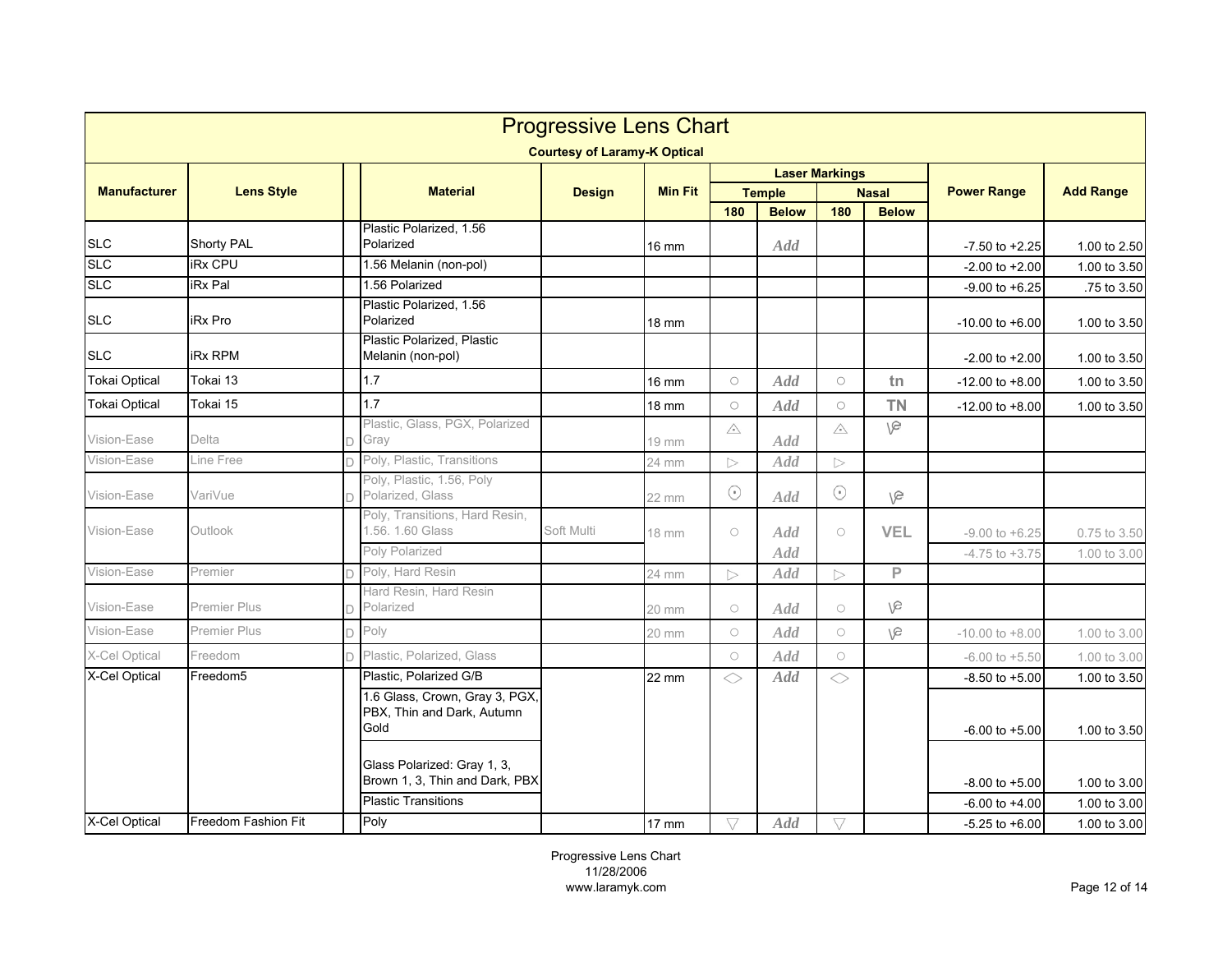| <b>Progressive Lens Chart</b>       |                           |  |                                                                 |               |                 |                          |                     |                          |                 |                     |                  |
|-------------------------------------|---------------------------|--|-----------------------------------------------------------------|---------------|-----------------|--------------------------|---------------------|--------------------------|-----------------|---------------------|------------------|
| <b>Courtesy of Laramy-K Optical</b> |                           |  |                                                                 |               |                 |                          |                     |                          |                 |                     |                  |
|                                     | <b>Lens Style</b>         |  | <b>Material</b>                                                 | <b>Design</b> | <b>Min Fit</b>  |                          |                     | <b>Laser Markings</b>    |                 |                     |                  |
| <b>Manufacturer</b>                 |                           |  |                                                                 |               |                 | <b>Temple</b>            |                     | <b>Nasal</b>             |                 | <b>Power Range</b>  | <b>Add Range</b> |
|                                     |                           |  |                                                                 |               |                 | 180                      | <b>Below</b>        | 180                      | <b>Below</b>    |                     |                  |
| X-Cel Optical                       | Freedom Fashion Fit       |  | Plastic                                                         |               | 17 mm           | O                        | <b>Add</b>          | O                        |                 | $-8.50$ to $+5.00$  | 1.00 to 3.50     |
|                                     |                           |  | Thin and Dark Glass                                             |               |                 |                          |                     |                          |                 | $-6.00$ to $+5.00$  | 1.00 to 3.00     |
| Younger                             | Image                     |  | Plastic, Polarized, Transitions<br>G/B, Poly, Polarized Trilogy | Soft Multi    | <b>18 mm</b>    | Υ                        | Add                 | Y                        |                 | $-8.00$ to $+6.00$  | 1.00 to 3.00     |
| Younger                             | Image                     |  | 1.67                                                            | Soft Multi    | 18 mm           | Y                        | <b>Add</b>          | Y                        | H <sub>1</sub>  | $-8.00$ to $+6.00$  | 1.00 to 3.00     |
| Younger                             | Image                     |  | Trivex, Transitions                                             | Soft Multi    | <b>18 mm</b>    | $\bigtriangledown$       | Add                 | $\bigtriangledown$       |                 | $-5.25$ to $+6.00$  | 1.00 to 3.00     |
| Younger                             | Easy Lite Image           |  | 1.55                                                            | Soft Multi    | <b>18 mm</b>    | Y                        | I, Add              | Y                        |                 |                     |                  |
| <b>Carl Zeiss</b>                   | <b>Brevity</b>            |  | Plastic, Poly                                                   | Soft Multi    | 16 mm           | $\bigcirc$               | Add                 | $\bigcirc$               |                 | $-6.00$ to $+6.00$  | 1.00 to 3.00     |
| <b>Carl Zeiss</b>                   | <b>Brevity</b>            |  | 1.67                                                            | Soft Multi    | <b>16 mm</b>    | $\bigcirc$               | Add                 | $\bigcirc$               |                 | $-16.00$ to $+8.00$ | 1.00 to 3.00     |
| <b>Carl Zeiss</b>                   | Business 10               |  | Plastic                                                         |               | $16 \text{ mm}$ | $\circ$                  | $\sim$              | $\circ$                  | B               | $-5.00$ to $+6.50$  | 0.25 to 4.00     |
| <b>Carl Zeiss</b>                   | Business 15               |  | Plastic                                                         |               | $16 \text{ mm}$ | $\circ$                  | $\bullet$ $\bullet$ | $\circ$                  | B               | $-5.00$ to $+6.50$  | 0.25 to 4.00     |
| Carl Zeiss                          | Gradal HS                 |  | Plastic                                                         | Soft Multi    | 22 mm           | Z                        | <b>Add</b>          | $\overline{\mathscr{C}}$ |                 | $-10.00$ to $+9.00$ | 1.00 to 3.00     |
| Carl Zeiss                          | Gradal HS                 |  | 1.6                                                             | Soft Multi    | 22 mm           | $\overline{\mathcal{M}}$ | Add                 | $\sqrt{2}$               | SL              |                     |                  |
| Carl Zeiss                          | Gradal HS                 |  | Poly                                                            | Soft Multi    | 22 mm           | 囜                        | <b>Add</b>          | $\overline{\mathcal{M}}$ | <b>T58</b>      |                     |                  |
| Carl Zeiss                          | Punktal Gradal HS         |  | 1.6                                                             | Soft Multi    | 22 mm           | Ø                        | <b>Add</b>          | $\overline{\mathbf{z}}$  |                 |                     |                  |
| Carl Zeiss                          | Umbramatic SR Gradal HS n |  | Plastic                                                         | Soft Multi    | 22 mm           | 11                       | <b>Add</b>          | $\overline{\mathscr{C}}$ |                 |                     |                  |
| <b>Carl Zeiss</b>                   | <b>Gradal RD</b>          |  | Plastic                                                         | Soft Multi    | 25 mm           | $\sqrt{5}$               | Add                 |                          | $\overline{RD}$ | $-6.00$ to $+6.00$  | 1.00 to 3.00     |
| <b>Carl Zeiss</b>                   | <b>Gradal Top</b>         |  | Plastic, Transtions G/B                                         | Soft Multi    | 18 mm           | $\overline{\mathcal{M}}$ | <b>Add</b>          | $\overline{\mathcal{M}}$ | <b>T50</b>      | $-10.00$ to $+6.00$ | 0.75 to 3.50     |
| <b>Carl Zeiss</b>                   | <b>Gradal Top</b>         |  | 1.6 Glass, PGX                                                  | Soft Multi    | 18 mm           | Ø                        | Add                 | $\overline{\mathbf{z}}$  | <b>T60</b>      | $-6.00$ to $+6.00$  | 1.00 to 3.00     |
| <b>Carl Zeiss</b>                   | <b>Gradal Top</b>         |  | Poly, Transitions, Polarized                                    | Soft Multi    | <b>18 mm</b>    | $\overline{\mathcal{M}}$ | Add                 | $\overline{\mathcal{M}}$ | <b>T58</b>      | $-6.00$ to $+4.50$  | 1.00 to 3.00     |
| Carl Zeiss                          | <b>Gradal Top</b>         |  | 1.67. Transitions                                               | Soft Multi    | <b>18 mm</b>    | Ø                        | Add                 | $\sqrt{2}$               | <b>T66</b>      | $-16.00$ to $+6.00$ | 1.00 to 3.00     |
| <b>Carl Zeiss</b>                   | GT <sub>2</sub>           |  | Plastic, Transitions G/B,<br>Polarized                          | Soft Multi    | $17 \text{ mm}$ | ☑                        | <b>Add</b>          | $\overline{\mathbf{z}}$  | 50              | $-10.00$ to $+6.00$ | 0.75 to 3.50     |
| <b>Carl Zeiss</b>                   | GT <sub>2</sub>           |  | Poly, Transtions G/B                                            | Soft Multi    | $17 \text{ mm}$ | ø                        | Add                 | ☑                        | 59              | $-10.00$ to $+6.00$ | 1.00 to 3.00     |
| <b>Carl Zeiss</b>                   | GT <sub>2</sub>           |  | 1.67, Transitions Gray                                          | Soft Multi    | 17 mm           | $\overline{\mathcal{M}}$ | Add                 | $\overline{\mathbf{z}}$  | 67              | $-16.00$ to $+6.00$ | 1.00 to 3.00     |